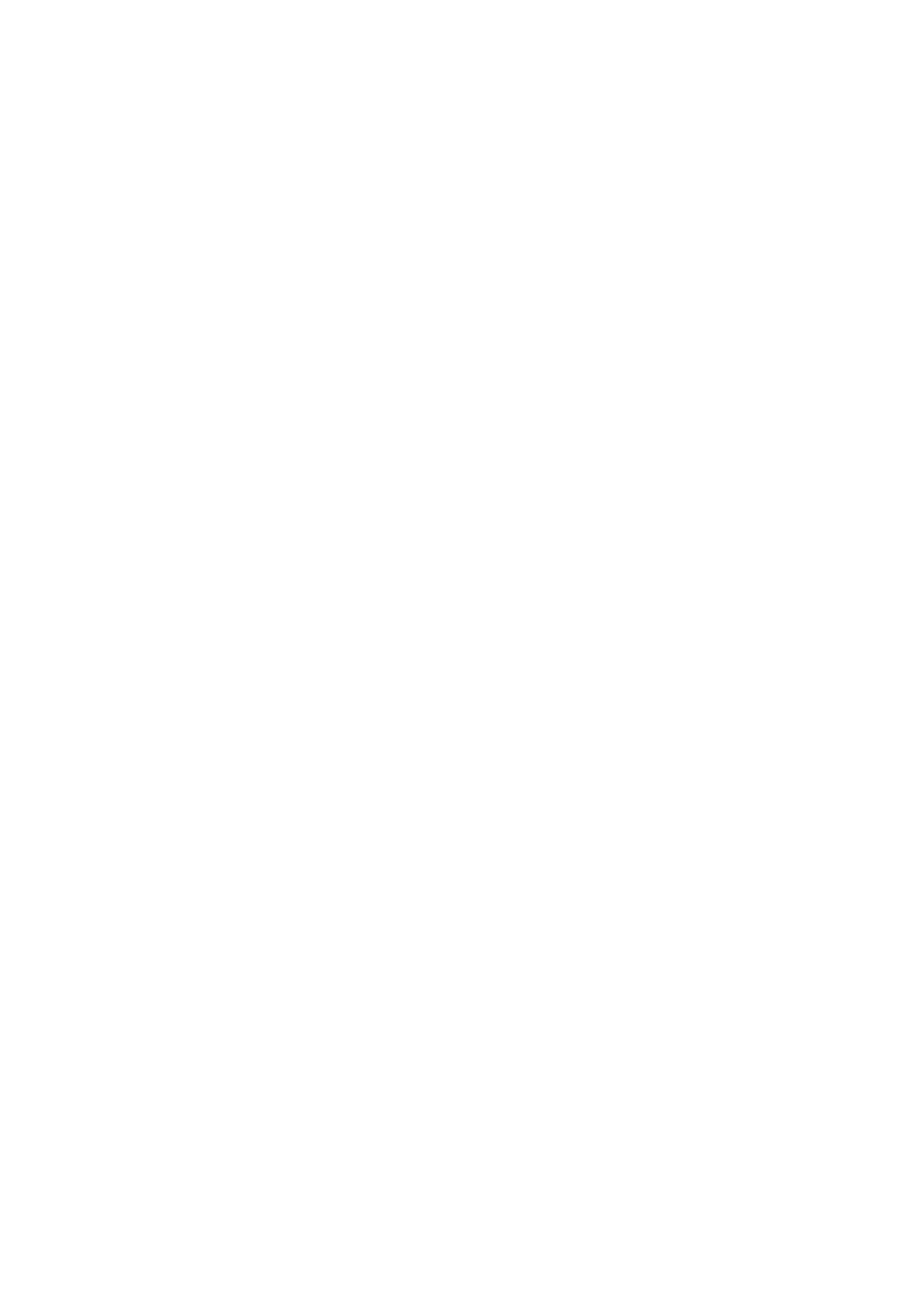### **In the case of Y and Others v. Bulgaria,**

The European Court of Human Rights (Fourth Section), sitting as a Chamber composed of:

Tim Eicke, *President*, Yonko Grozev, Armen Harutyunyan, Gabriele Kucsko-Stadlmayer, Pere Pastor Vilanova, Jolien Schukking, Ana Maria Guerra Martins, *judges*,

and Ilse Freiwirth, *Deputy Section Registrar*,

Having regard to:

the application (no. 9077/18) against the Republic of Bulgaria lodged with the Court under Article 34 of the Convention for the Protection of Human Rights and Fundamental Freedoms ("the Convention") by three Bulgarian nationals, Ms Y, Ms X and Ms Z ("the applicants"), on 15 February 2018;

the decision to give the Bulgarian Government ("the Government") notice of the application;

the decision not to have the applicants' names disclosed;

the parties' observations;

Having deliberated in private on 8 February 2022,

Delivers the following judgment, which was adopted on that date:

# INTRODUCTION

1. The applicants are the relatives of a woman killed by her husband, who had been harassing her for several months. The main questions in the case are (a) whether the authorities were under a duty to take reasonable operational measures to protect the woman's life, and if so, whether they complied with that duty (issues under Article 2 of the Convention), and (b) whether the authorities' alleged failure to comply with that duty was a result of their general complacency towards violence against women and hence discriminatory (issue under Article 14 of the Convention read in conjunction with Article 2).

# THE FACTS

2. The applicants are Ms Y, who was born in 1948 and lives in Sofia, and her two granddaughters, Ms X and Ms Z, who were born in 2007 and 2012 respectively and also live in Sofia. In October 2017 Ms Y was appointed legal guardian of her two granddaughters. The applicants were represented by Ms A. Kachaunova, a lawyer practising in Sofia and working with the Bulgarian Helsinki Committee.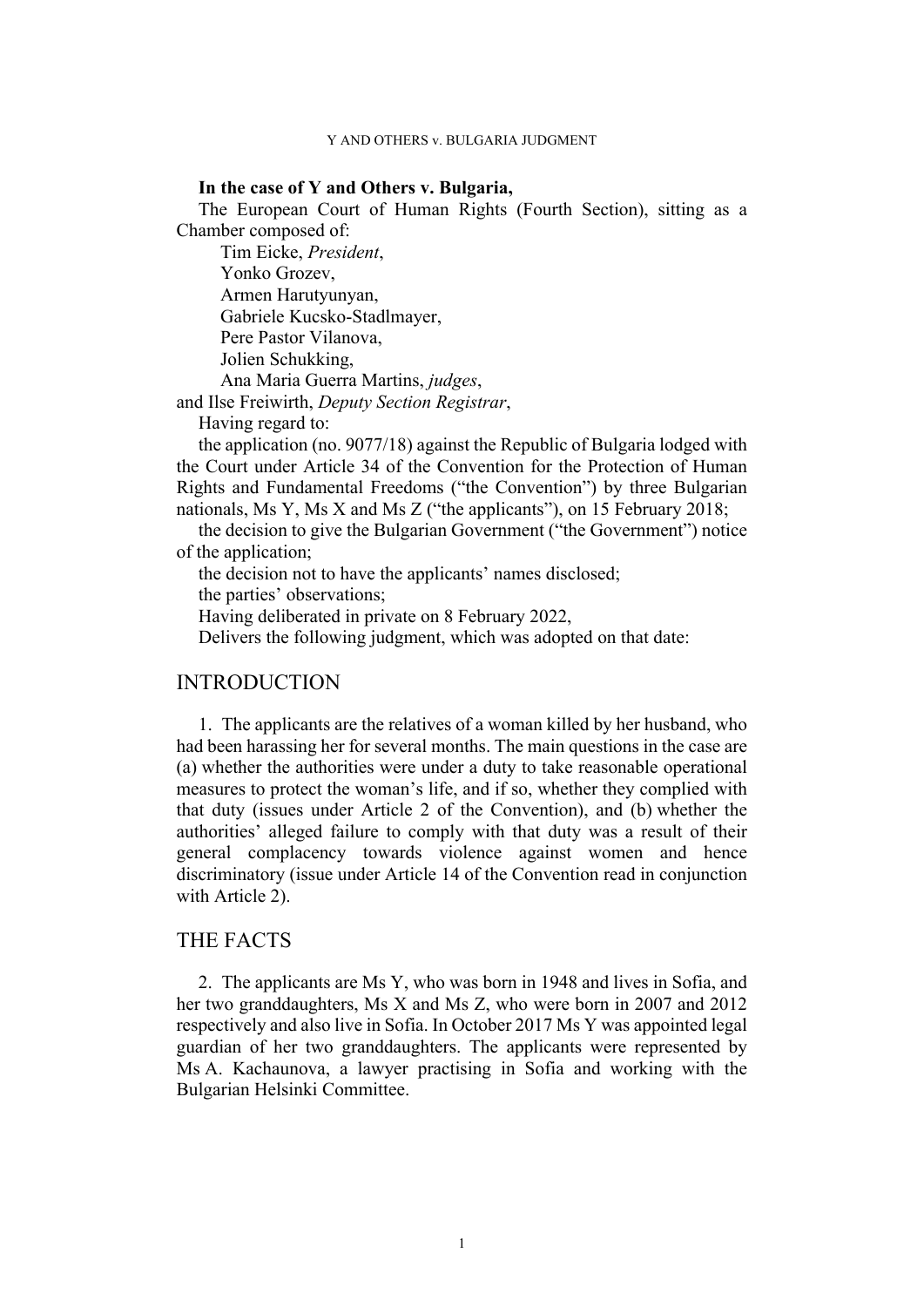3. The Government were represented by their Agents, Ms S. Sobadzhieva and Ms M. Dimitrova of the Ministry of Justice.

### I. INTRODUCTION

4. On 18 August 2017 Mrs V., who was born in 1975 and was the daughter of the first applicant and mother of the second and third applicants, was shot dead in a café in Sofia by her husband, Mr V., who was born in 1953, from whom she had *de facto* separated in 2014.

# II. MR AND MRS V.'S MARRIAGE

5. Mr and Mrs V. got married in April 2009. For Mr V. this was a second marriage; he had two sons from his previous one. The couple had two daughters (the second and third applicants) who were born in 2007 and 2012 respectively. In 2014 the spouses fell out with each other and stopped living together.

6. The two daughters remained with Mrs V., and all three of them lived with her mother (the first applicant) in the first applicant's flat.

# III. MRS V.'S COMPLAINTS TO THE POLICE ABOUT MR V.

7. During the two years preceding the shooting on 18 August 2017, Mrs V. complained to the authorities of threatening conduct by Mr V. on several occasions.

### **A. Incidents on 4, 5 and 14 November 2016**

<span id="page-3-1"></span>8. Mrs V. first complained to the police on 14 November 2016. Some time after 9 p.m., she called the national emergency number 112 to report that the tyres of her car, which had been parked in front of a community cultural centre where she had been dancing from 8 to 9 p.m. that day, had been slashed. At 9.52 p.m. her call was relayed to the police department in Sofia in charge of the area, and they dispatched a patrol. Mrs V. told the officers that she suspected that the tyres had been slashed by Mr V.

<span id="page-3-0"></span>9. As instructed by the officers, later that evening Mrs V. went to the police station to make a written complaint. In a deposition accompanying her complaint she stated that she suspected that the tyres had been slashed by Mr V., from whom she had been *de facto* separated for about two and a half years, because a few days earlier, on 4 November 2016, they had had a row in the course of which he had made death threats against her in her home, in front of her mother (she quoted him as having said: "I will not give you a divorce; I will shoot you! I will leave the children without a mother!"). She went on to say that Mr V. legally owned a handgun, and that she thus feared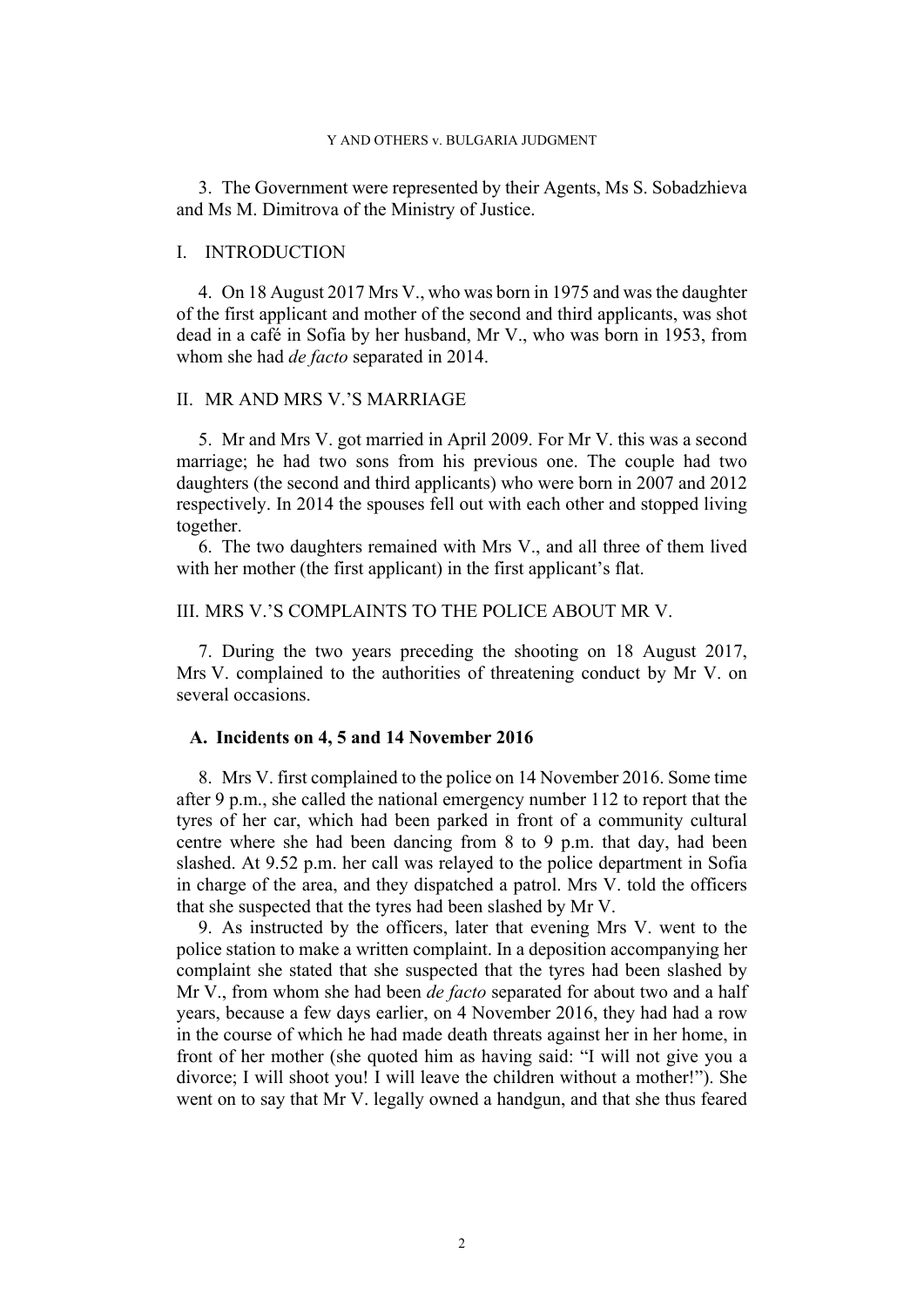for her life. She then added that the morning after that row, on 5 November 2016, the exhaust pipe of her car, which had been parked in front of her home, had been filled with polyurethane foam, which she also suspected had been done by Mr V. Mrs V.'s allegations were confirmed in a deposition by a friend of hers, who had accompanied her to the police station.

<span id="page-4-2"></span>10. On15 November 2016 the head of the police department assigned the case to an officer and gave him twenty days to report back. That officer in turn assigned the case to another officer. A little over a month later, on 23 December 2016, having established that Mr V. was living and working in Yambol, the officer placed in charge of the case delegated to yet another officer to write to the Yambol police with a request to get Mr V. to answer several questions about the tyre-slashing incident. On 10 January 2017 the Yambol police wrote back, saying that Mr V. had stated that the car had been purchased by him, and that he had been out of Sofia when its tyres had been slashed and had had nothing to do with it. Based on that statement, and on the absence of eyewitness or surveillance-camera evidence about the incident, on 16 January 2017 the officer in charge of the case proposed that no criminal proceedings be opened, adding that although the incident formally disclosed the elements of a criminal offence, it was too insignificant to amount to one.

<span id="page-4-3"></span>11. On 16 March 2017 the Sofia district prosecutor's office agreed with the proposal and refused to open criminal proceedings in relation to the incident.

<span id="page-4-1"></span>12. The ensuing internal investigation by the police (see paragraphs [42-](#page-10-0)[43](#page-10-1)  below) found that, apart from writing to the Yambol police (a task which he had in any event delegated to another officer), for two months the officer in charge of the case had done no work on it. No contemporaneous record existed of his having checked whether Mr V. owned firearms, even though the officer claimed that he had carried out such a check. The letter to the Yambol police had not asked them to inquire whether Mr V. had any firearms or had made death threats against Mrs V. The internal investigation concluded that the police investigation carried out pursuant to Mrs V.'s complaint had thus not been comprehensive, complete or speedy: it had focused exclusively on the slashed tyres. Hence, the officer in charge of it and his immediate superior deserved to be reprimanded.

### **B. Incident on 1 January 2017**

<span id="page-4-0"></span>13. Some time around 10.30 a.m. on 1 January 2017, Mrs V.'s mother (the first applicant) called the national emergency number 112 to complain that Mr V. – who had come to the flat where Mrs V., her mother and Mrs V.'s two daughters (the second and third applicants) lived – was trying to take the two children out for a walk even though they were not wearing proper winter clothes, and had acted aggressively when Mrs V.'s mother had confronted him about it. The call was relayed to the police department in charge of the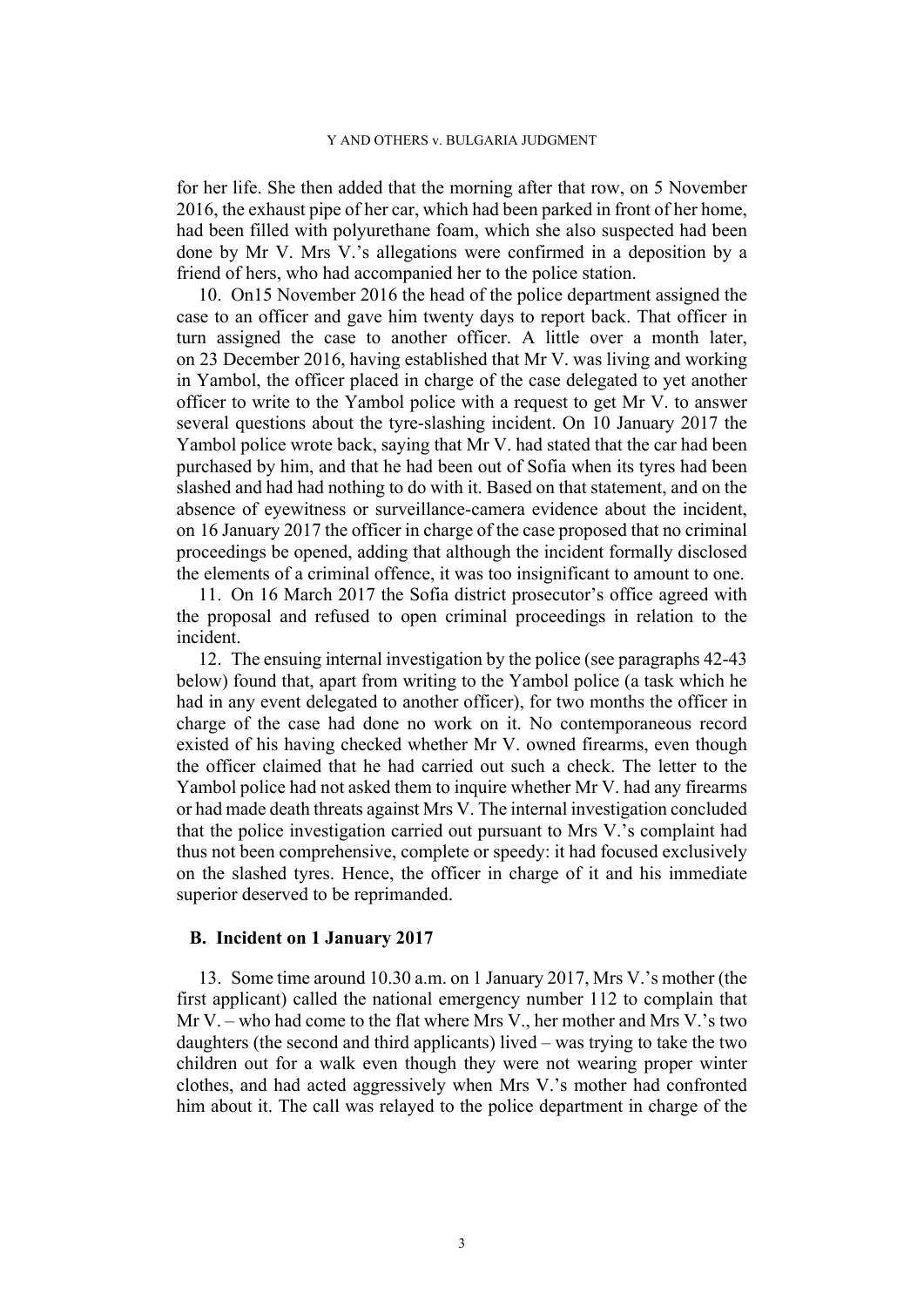area at 10.42 a.m., and a police patrol was dispatched to the scene. In their subsequent report, the officers recorded that they had not witnessed a row, and had told Mrs V.'s mother that it was not their role to determine whether or not the children should go out for a walk. The officers had nevertheless cautioned Mrs V.'s mother and Mr V. to act lawfully and to resolve any disputes between them via the proper legal channels. According to the applicants, the reason the 112 call had been made was that Mr V. had entered the flat, tried to pull the children out and pushed Mrs V.'s mother. The applicants further stated that shortly after the visit by the police, Mrs V. had come back home and had allowed Mr V. to take the children out, apparently because she had seen that he was accompanied by his brother, whom she trusted.

# **C. Incident on 13 February 2017**

# *1. Complaint to the police*

<span id="page-5-0"></span>14. In the late evening of 13 February 2017, Mrs V. complained to the Sofia police that, following a row between them, Mr V. had chased her, first by car and then on foot, insulting and threatening her. She said that she feared for her life and was scared of leaving her home alone or with her children.

15. In a deposition she made at 1.19 a.m. the following day, 14 February 2017, Mrs V. explained that she had met with Mr V. in his car at his request, to discuss what to do with their daughters. In response to her telling him that she wanted a divorce, he had insulted and threatened her. She had got out of the car at a red light, but he had chased her, first in the car and then on foot. Since this had not been his first display of aggression towards her, the children and her mother, she had feared that he might assault her. She had managed to outrun him and had called a friend living in a nearby building, and Mr V. had given up the chase.

16. In a deposition which she made at 1.33 a.m., Mrs V.'s friend confirmed that she had received a call from Mrs V., who had sounded very frightened, and that she had still been frightened when the friend had gone to her home shortly after that. The friend also relayed Mrs V.'s story about the chase, as heard by her in the course of that visit, and expressed her fear about the risk to Mrs V.'s life.

<span id="page-5-1"></span>17. On an unspecified date the officer in charge of the case summoned Mr V. to the police station to obtain from him a statement about Mrs V.'s allegations. When he came to the station on 23 February 2017, Mr V. conceded that he had met with Mrs V. on 13 February 2017, but denied having threatened her physically. The officer in charge of the case nevertheless cautioned him not to make threats or carry out acts of violence against his wife.

<span id="page-5-2"></span>18. On 7 March 2017 a junior officer also working on the case recommended, with reference to the information about that incident and about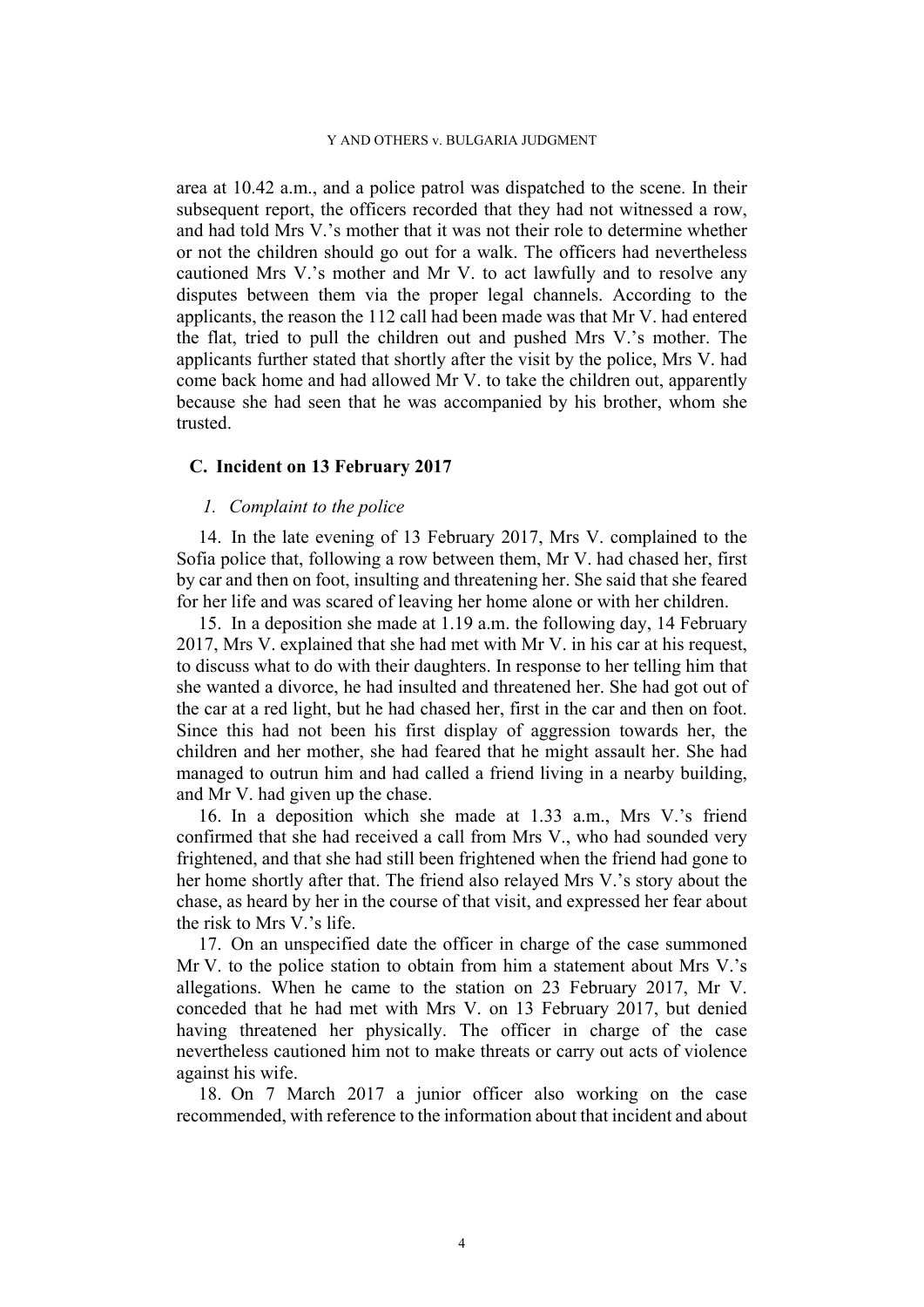the earlier ones on 14 November 2016 and 1 January 2017 (see paragraphs [9](#page-3-0)  and [13](#page-4-0) above), that no charges be brought against Mr V. On 22 March 2017 the Sofia district prosecutor's office agreed with the proposal and refused to open criminal proceedings with respect to the incident. It noted that making insults and threats were privately prosecutable offences (see paragraph [64](#page-15-0)  below), and that there was no evidence that Mr V. had breached the terms of a protection order contrary to Article 296 § 1 of the Criminal Code (see paragraph [53](#page-13-0) below), since the incident had taken place four days before the issuing of an interim protection order against him (see paragraph [21](#page-6-0) below).

<span id="page-6-2"></span>19. When interviewed about his work on the case in the course of the ensuing internal investigation (see paragraphs [42](#page-10-0)[-43](#page-10-1) below), one of the two officers in charge of it stated that he had not attempted to obtain further information from Mrs V. or her friend as their initial depositions had been comprehensive enough.

### *2. Protection-order proceedings*

## **(a) Proceedings before the Sofia District Court**

<span id="page-6-3"></span>20. On 16 February 2017, three days after the incident on 13 February 2017 (see paragraphs [14-](#page-5-0)[17](#page-5-1) above), Mrs V. brought protection-order proceedings against Mr V. in relation to it (see paragraphs [47-](#page-11-0)[50](#page-12-0) below).

<span id="page-6-0"></span>21. On 17 February 2017 the Sofia District Court issued an interim protection order without prior notice to Mr V., barring him from coming within one hundred metres of Mrs V. until the final disposal of the case. It found, without giving details in that respect, that enough evidence existed of a direct and immediate threat to her life and health.

<span id="page-6-1"></span>22. On 15 June 2017 the Sofia District Court, which heard the case in Mr V.'s absence – he did not appear despite having been duly summoned – issued a final protection order against him, ordering him under section 5(1) of the Protection Against Domestic Violence Act 2005 (see paragraph [48](#page-11-1)  below) to refrain from acts of domestic violence against Mrs V., and barring him from coming within one hundred metres of her and her home and places of leisure for one year. The court also imposed on Mr V. the minimum possible fine: 200 Bulgarian levs (BGN) (equivalent to 102 euros (EUR)) (see paragraph [49](#page-12-1) below). It did so on the basis of the incident on 13 February 2017 (see paragraphs [14-](#page-5-0)[17](#page-5-1) above). It found that on that date Mr V. had insulted and threatened Mrs V. The court went on to say that in view of the purely psychological nature of the violence, the combination of measures ordered by it appeared sufficient to deter Mr V. from further acts of domestic violence and that it was superfluous to resort to harsher measures or give him a bigger fine (see *реш. № 146709 от 15.06.2017 г. по гр. д. № 9621/2017 г., СРС*).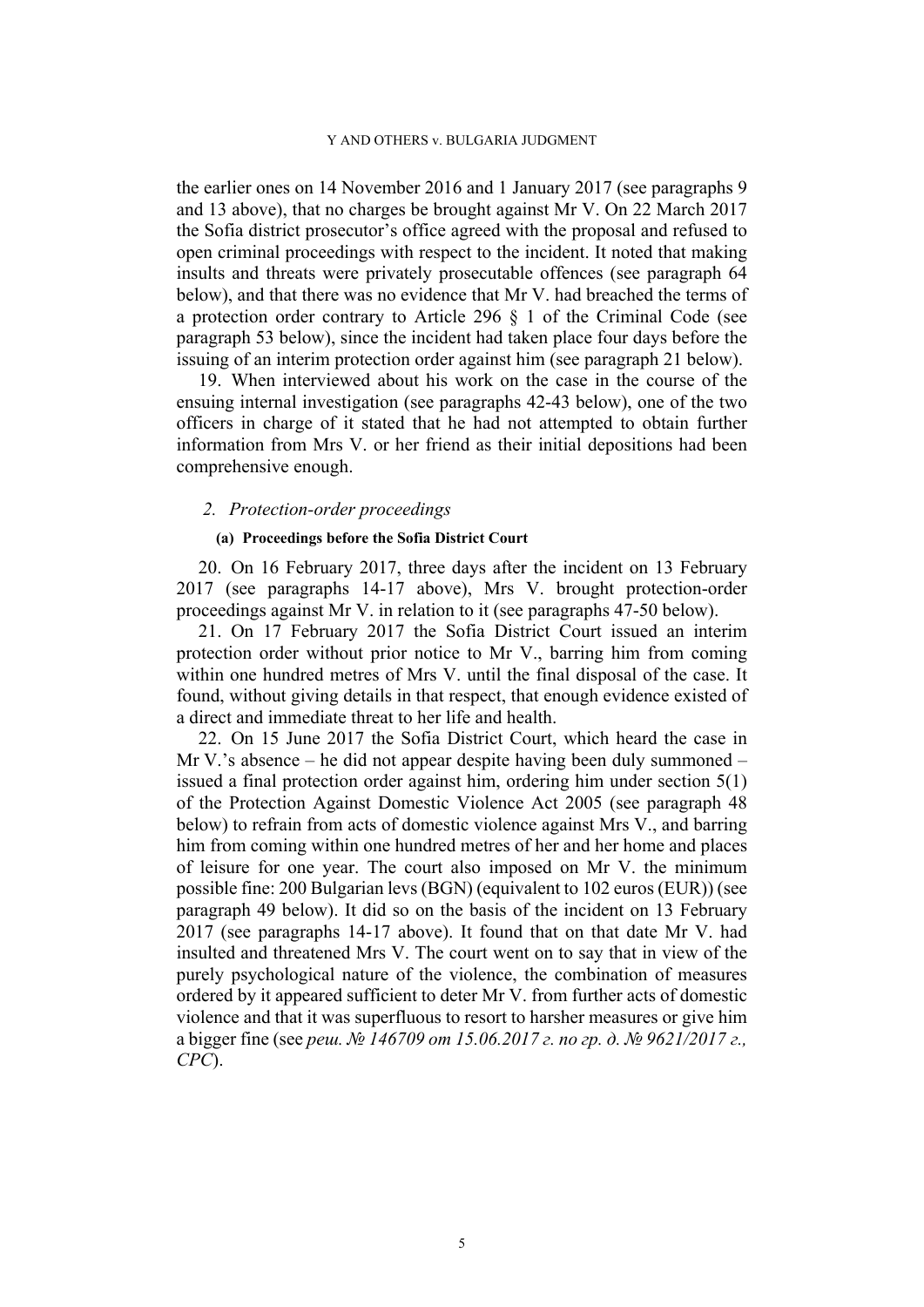<span id="page-7-4"></span>23. The decision to issue the final protection order was apparently not validly appealed against and, according to the records of the Sofia District Court, became final on 7 August 2017.

### **(b) Notification of the interim protection order to the Sofia police and steps taken by them in connection with that order**

<span id="page-7-2"></span>24. According to the records of the Sofia District Court, on 20 February 2017, three days after the interim protection order had been issued (see paragraph [21](#page-6-0) above), it sent copies of it to two police departments in Sofia: the one in charge of the area where both Mr V. and Mrs V. had their permanent and current addresses, and also the one in charge of the area comprising the address mentioned as that of Mr V. in Mrs V.'s statement of claim.

<span id="page-7-5"></span>25. The court's letter was received by the latter police department on 2 March 2017. On an unspecified later date an officer from the department found Mr V.'s mobile telephone number and called him. Mr V. told her that he did not live there. The officer and another officer nevertheless visited the address and, having inspected the building and spoken to the concierge, confirmed that indeed no one lived in the flat. Accordingly, on 17 March 2017 the police department sent the interim protection order back to the Sofia District Court.

<span id="page-7-0"></span>26. The other police department, that in charge of the area where both Mr V. and Mrs V. had their permanent and current addresses in Sofia, received the interim protection order on 27 February 2017. They put it on file but did not take any steps to contact either Mr V. or Mrs V. The ensuing internal investigation (see paragraphs [42](#page-10-0)[-43](#page-10-1) below) found that this omission had been contrary to point 20 of the operational guidance on police work under the Protection Against Domestic Violence Act 2005 (see paragraph [55](#page-13-1)  below).

<span id="page-7-1"></span>27. It appears that the final protection order was not sent to the Sofia police. The ensuing internal investigation (see paragraphs [42](#page-10-0)[-43](#page-10-1) below) recorded that according to information obtained from the Sofia District Court that had not been done because the court's decision to issue the order had been appealed against before the Sofia City Court.

### **D. Incident on 17 August 2017**

# *1. Emergency call*

<span id="page-7-3"></span>28. At 5.49 p.m. Mrs V. called the national emergency number 112 from her mobile telephone. The call lasted three minutes and fifty-four seconds. She told the call handler that Mr V. was acting in breach of the terms of the protection order against him. At first she said that he was driving behind her car, but then, when the call handler prompted her to elaborate, she stated that she could no longer see Mr V. In response to that information, the call handler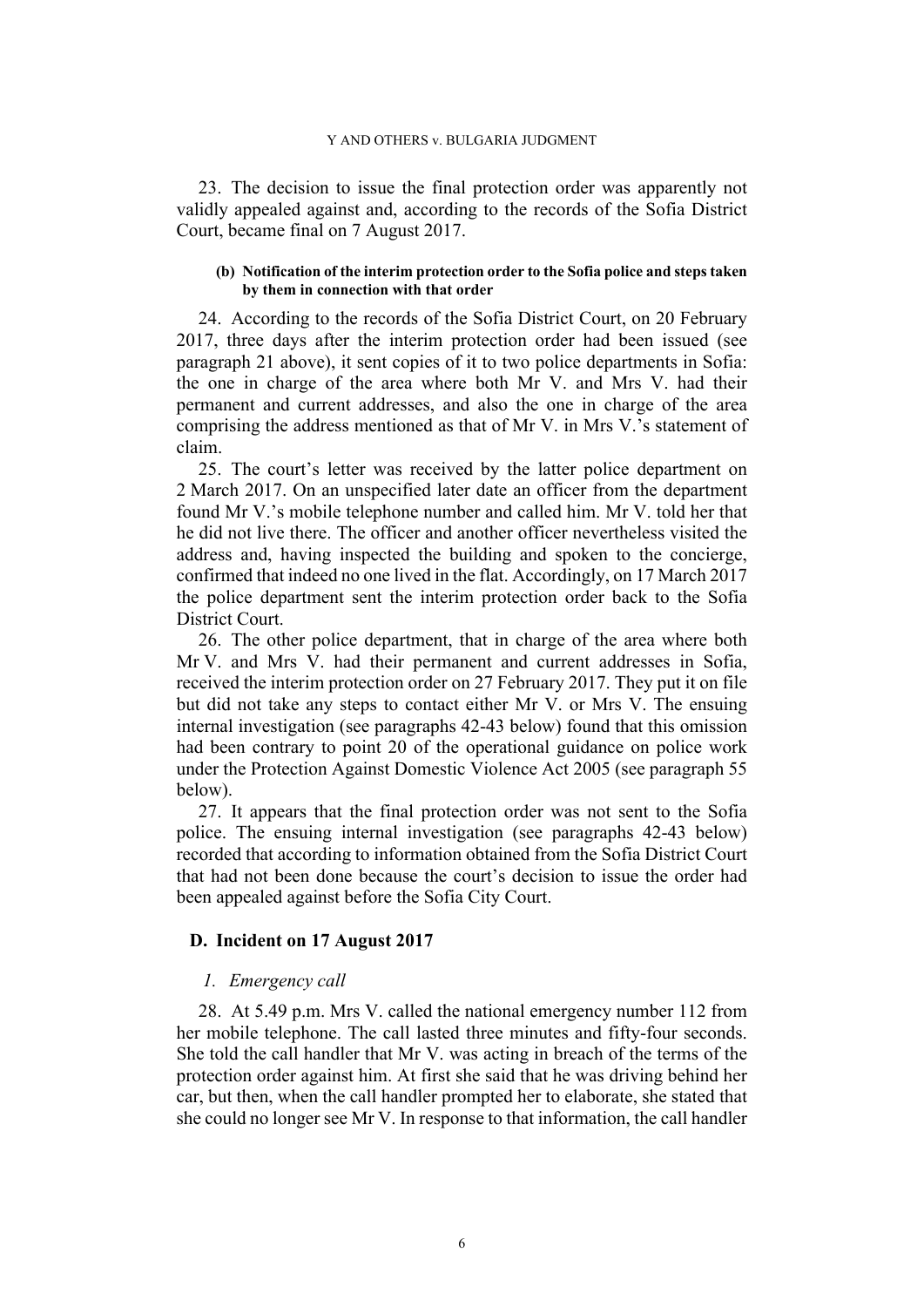told Mrs V. that she should lodge a written complaint with the territorially competent Sofia police department, and that since Mr V. was no longer nearby, it was pointless to dispatch a police patrol to the scene. He added that if Mr V. did anything further to breach the terms of the protection order, Mrs V. should call the emergency number again.

<span id="page-8-2"></span>29. The territorially competent police department in Sofia was apparently not informed of the emergency call.

### *2. Written complaint to the police*

<span id="page-8-1"></span>30. As instructed by the call handler, just before 7 p.m. on 17 August 2017 Mrs V. went to the police department and lodged a written complaint about the incident. She stated that when driving home after leaving work at 5 p.m., she had seen Mr V. following her in his car, in breach of the final protection order against him (Mrs V. cited the number of the case in which the order had been issued, the order's date, the formation of the Sofia District Court which had issued the order, and the order's terms). Out of fear, she had called a friend and had gone to see her, and when she had parked her car to pick up her friend Mr V. had parked his car one car down from hers and had got out of the vehicle and come to about ten metres from her, in breach of the terms of the protection order against him (see paragraph [22](#page-6-1) above). Mrs V.'s friend had then got into her car with her and when they had driven away, Mr V. had kept on driving behind them. The friend had then called the emergency number 112 and Mrs V. had spoken with the operator. After that they had lost Mr V. from sight and had gone directly to the police station. Mrs V. asked the police to take preventive measures before Mr V. did "something fatal" to her.

<span id="page-8-4"></span>31. In a deposition made at about the same time, Mrs V.'s friend confirmed the story, adding that Mr V. had been wearing a baseball cap and dark glasses, in an apparent attempt to conceal his identity, and that when he had seen them driving away after the short stop, he had feverishly tried to find something in his car.

<span id="page-8-3"></span>32. The duty officer registered the written complaint and reported it to the duty inspector. The inspector checked whether any protection orders were on file with respect to Mrs V. and, having established that this was the case, the following morning reported to the department's deputy head. She assigned the case to another inspector, who in turn assigned it to yet another inspector and gave him twenty days to report back. Apparently no further steps were taken on 18 August 2017.

<span id="page-8-0"></span>33. The ensuing internal investigation (see paragraphs [42](#page-10-0)[-43](#page-10-1) below) noted that even though Mrs V.'s complaint had contained enough information to give rise to a reasonable suspicion that Mr V. had wilfully disregarded the terms of a protection order contrary to Article 296 § 1 of the Criminal Code (see paragraph [53](#page-13-0) below), the duty inspector had, in breach of his duties, failed to take immediate steps to ensure Mr V.'s arrest. He deserved to be reprimanded for that.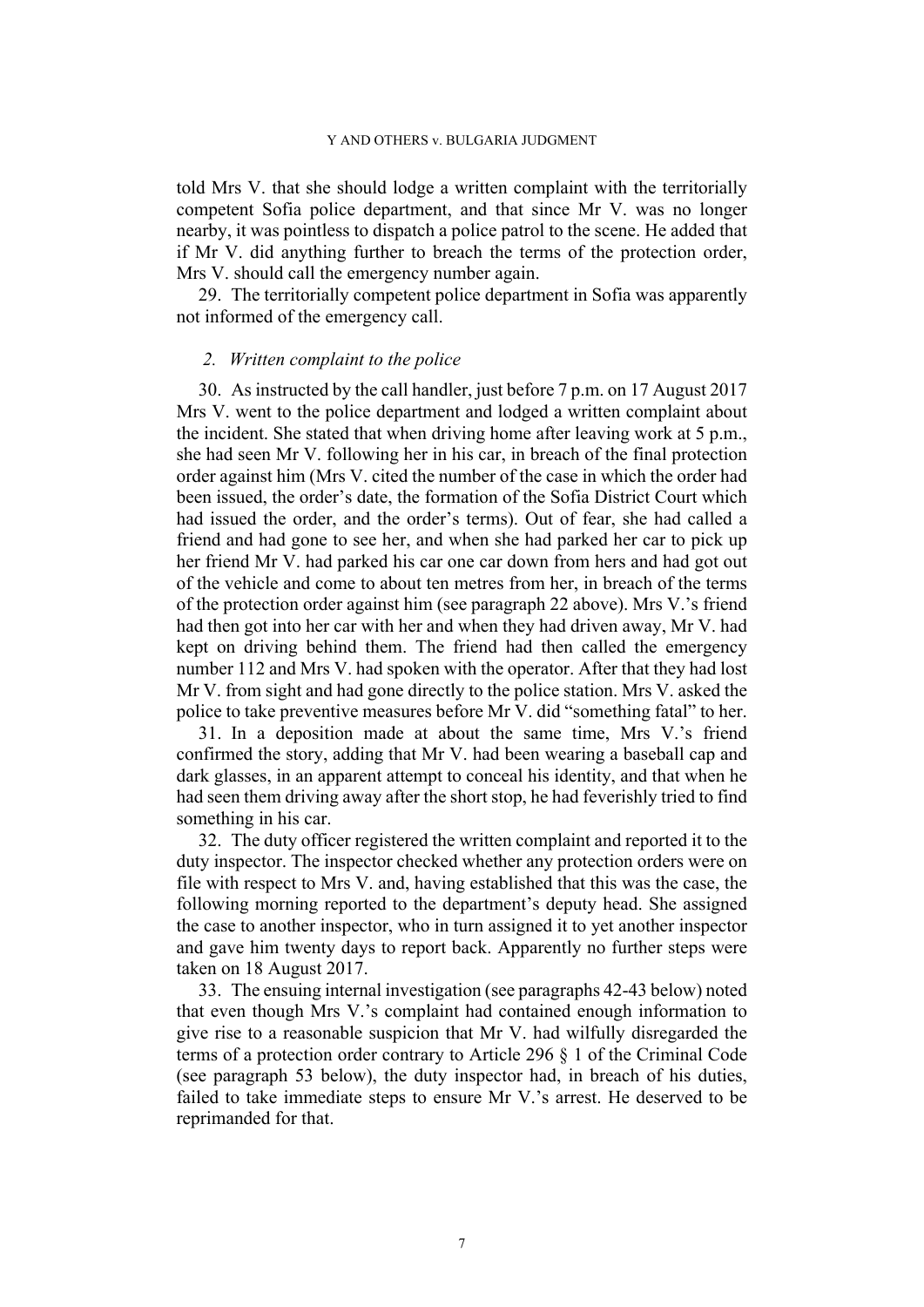### *3. Written complaint to the prosecuting authorities*

<span id="page-9-0"></span>34. Just before 12 noon the next day, 18 August 2017, Mrs V., accompanied by her friend, lodged a nearly identical complaint with the Sofia district prosecutor's office, specifying that Mr V. owned a handgun and that she feared for her life. The friend made a deposition in which she confirmed those points.

# IV. MRS V.'S SHOOTING AND DEATH ON 18 AUGUST 2017

35. After coming out of the premises of the Sofia district prosecutor's office, at about 1.50 p.m. Mrs V. and her friend went to a coffee shop not far from where Mrs V. lived and sat on its terrace. Shortly before 3 p.m. Mr V., who had apparently spotted them, came up to them and asked Mrs V. whether they could talk about their children. She refused and warned him that she would call the police if he did not go away. He walked away, went back to his car, and parked it close to the coffee shop. He then got out of the car, wearing a handgun on his belt (for which he had had a firearms licence through one of his companies in 1998-2006), and again approached Mrs V. She repeated that she would call the police and started dialling the emergency number 112 on her mobile telephone, whereupon Mr V. shouted that she had ruined his life, pulled the handgun from under his T-shirt and shot her five times in the head and torso. Mrs V. died on the spot. Immediately after that Mr V. went to a police station to surrender.

# V. CRIMINAL PROCEEDINGS AGAINST MR V.

<span id="page-9-3"></span>36. At the police station, Mr V. was arrested. On 22 August 2017 the Sofia City Court placed him in pre-trial detention, noting, in particular, that the way in which he had shot Mrs V. and his unstable mental state suggested that he might commit further offences if not deprived of his liberty. On 29 August 2017 the Sofia Court of Appeal upheld that decision, agreeing with its reasoning.

<span id="page-9-2"></span>37. In late 2017 Mr V. was tried for aggravated murder and the unlawful possession of a firearm. On 5 January 2018 the Sofia City Court convicted him of those offences and sentenced him to a term of imprisonment of thirteen years and four months, to be served under the "severe regime". It also ordered him to pay each of his daughters (the second and third applicants), who had brought civil-party claims against him, BGN 250,000 (EUR 127,822), plus interest, in respect of non-pecuniary damage (see *прис. № 1 от 05.01.2018 г. по н. о. х. д. № 5051/2017 г., СГС*).

<span id="page-9-1"></span>38. The court noted, in particular, that a limited liability company run by Mr V. had been granted a firearms licence in 1998 (see paragraph [60](#page-14-0) below), and that this licence had been renewed in 1999, 2000 and 2003 but had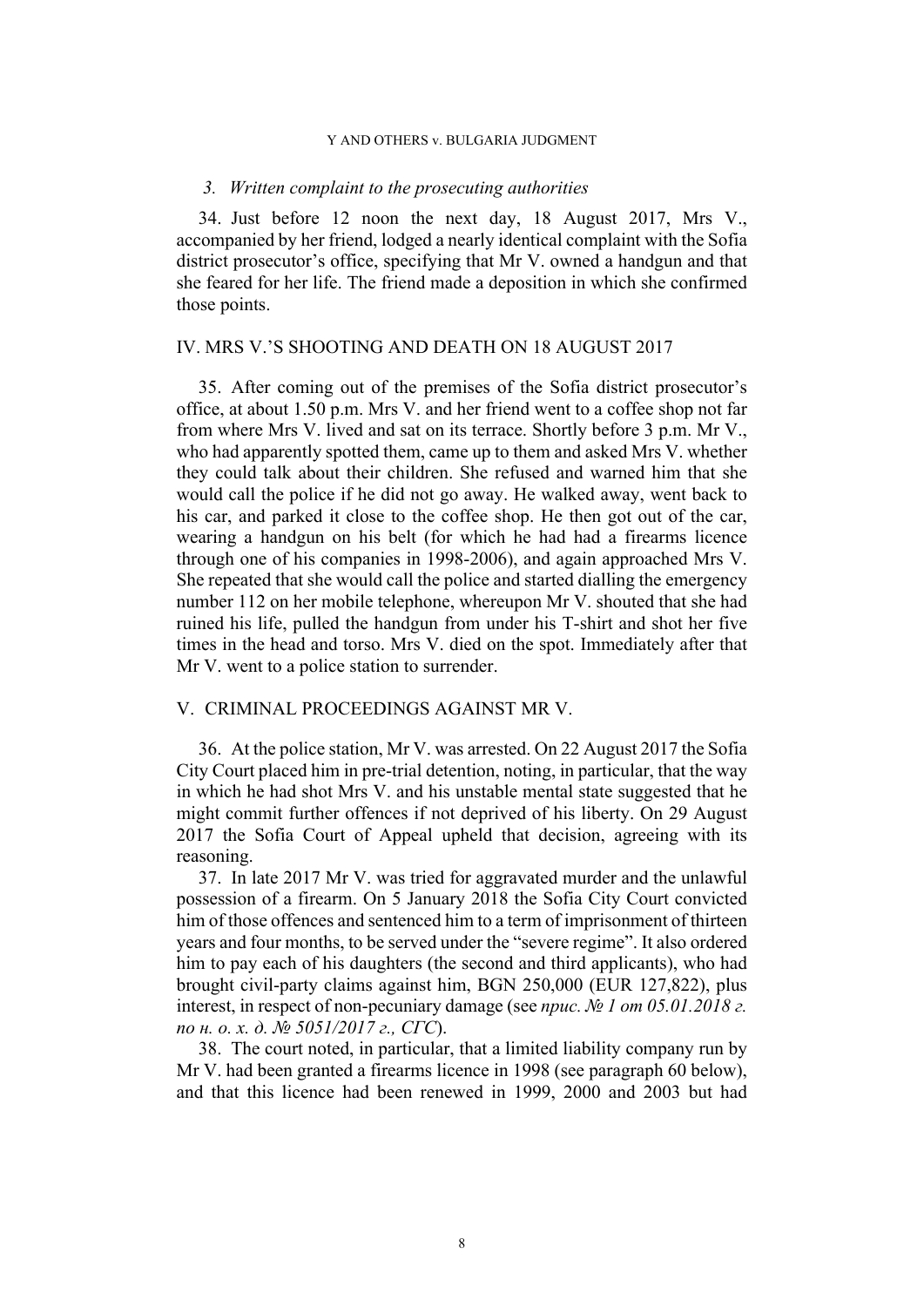expired in 2006, which meant that for the whole subsequent period Mr V.'s possession of his handgun had been unlawful.

<span id="page-10-3"></span>39. The court went on to say that it found credible the evidence of Mrs V.'s friend about the earlier threats against her, and that Mrs V.'s complaints to the police and the prosecuting authorities and the protection order issued in her favour were all evidence that she had had serious grounds to fear Mr V. When determining Mr V.'s sentence, the court took the harassment to which he had subjected Mrs V. during the months before her murder and his death threats against her as an aggravating factor.

<span id="page-10-4"></span>40. The first applicant, acting on behalf of the second and third applicants, appealed against the sentence, asking the Sofia Court of Appeal to increase it to life imprisonment. She argued, among other things, that the lower court had not sufficiently taken Mr V.'s prior conduct into account. In May 2018 the Sofia Court of Appeal upheld the lower court's judgment in full (see *реш. № 190 от 10.05.2018 г. по в. н. о. х. д. № 240/2018 г., САС*). It held, among other things, that when fixing Mr V.'s sentence the lower court had correctly assessed the harassment to which he had subjected Mrs V. during the months before her murder and his death threats against her as an aggravating factor.

<span id="page-10-2"></span>41. Mr V. appealed on points of law, challenging only the decision in relation to his initial prison regime. In October 2018 the Supreme Court of Cassation held, chiefly on the basis of Mr V.'s poor state of health (he was by then suffering from advanced-stage prostate cancer) and the low risk that he presented, that he was to begin serving his sentence under the "general regime", which was more lenient. The court upheld the lower courts' judgments in all other respects, save for the legal characterisation of one of the aggravating elements – relating to the nature of the murder weapon – of the offence (see *реш. № 205 от 19.10.2018 г. по н. д. № 778/2018 г., ВКС, II н. о.*).

## VI. INTERNAL INVESTIGATION BY THE POLICE

<span id="page-10-0"></span>42. On 25 August 2017 the police opened an internal investigation to assess whether the operating procedures in domestic-violence cases had been properly followed in Mrs V.'s case. The investigation was conducted by four inspectors. They took written statements from a number of officers involved in handling Mrs V.'s complaints and the protection orders in her favour, and obtained various other materials.

<span id="page-10-1"></span>43. The investigation report was completed about seven weeks later, on 5 October 2017, and ran to twenty pages. It described in detail all the steps taken by the police in Mrs V.'s case and made various recommendations, including for disciplinary action (see paragraphs [12](#page-4-1), [19,](#page-6-2) [26](#page-7-0)[-27](#page-7-1) and [33](#page-8-0) above). It appears that ten officers were given disciplinary punishments on the basis of the report's findings. Three of them were punished with a reprimand (the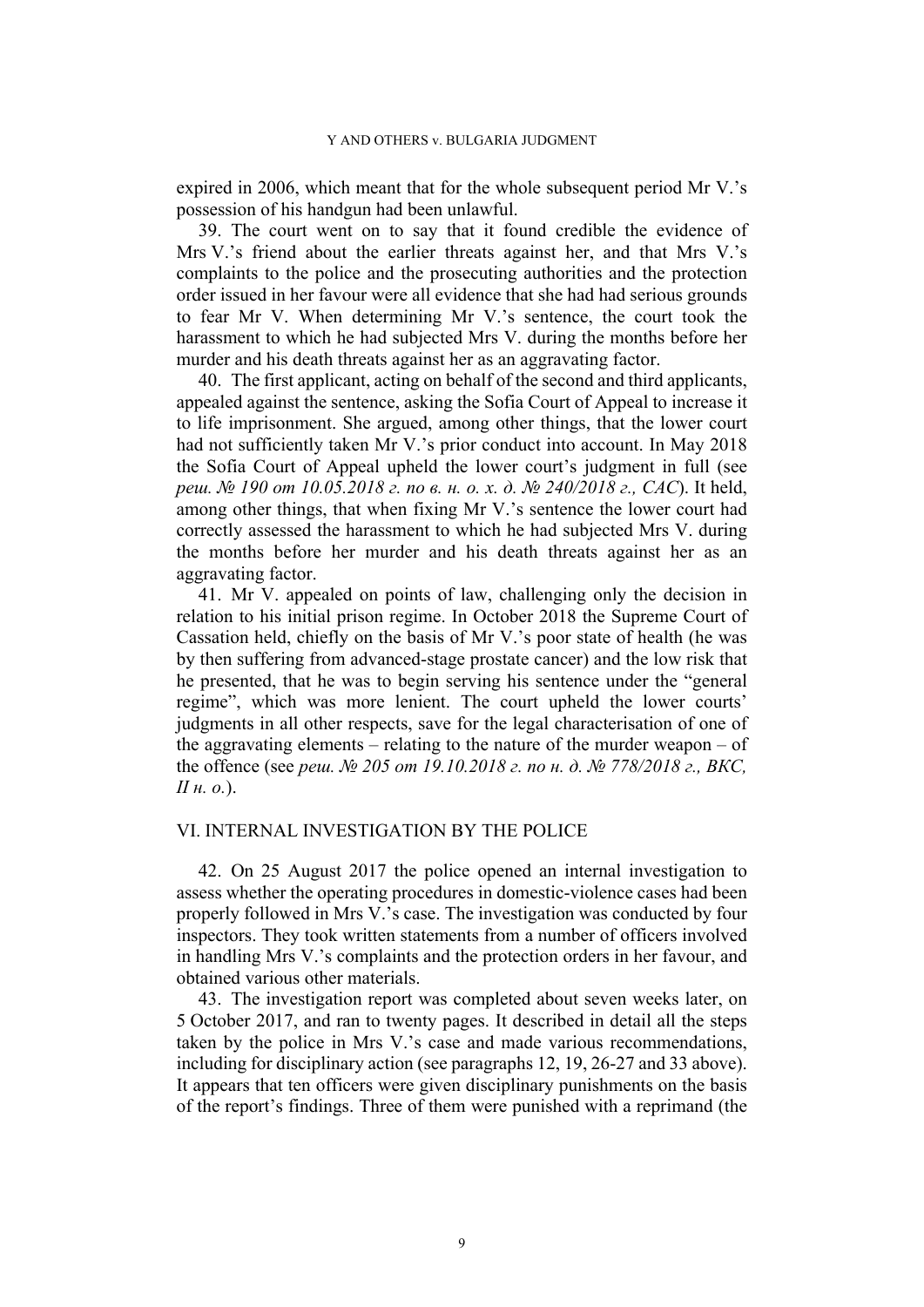third harshest punishment available by statute) for a period of six months. There is no information about the punishments given to the other seven officers.

# RELEVANT LEGAL FRAMEWORK

## I. BULGARIAN DOMESTIC LAW

### **A. Protection Against Domestic Violence Act 2005**

<span id="page-11-2"></span>44. Protection from domestic violence in Bulgaria is chiefly governed by the Protection Against Domestic Violence Act 2005, in force since March 2005 and amended several times after that: in December 2009, December 2010, July 2015, and March and December 2019.

<span id="page-11-4"></span>45. Section 2 of the Act, as amended in December 2009, defines "domestic violence" as "any act of physical, sexual, psychological, emotional or economic violence, as well as any attempt [to carry out] such violence, [or] coerced restrictions on the private life, personal liberty or personal rights of people who are in kinship or are or have been in a family relationship or been *de facto* spouses".

<span id="page-11-3"></span>46. The Act provides for two avenues of redress with respect to domestic violence: (a) protection-order proceedings before the district courts (see paragraphs [47](#page-11-0)[-55](#page-13-1) below), and (b) a request to the police (see paragraphs [56](#page-13-2)[-58](#page-14-1) below) (section 4(1) and (2)).

### *1. Protection-order proceedings*

### **(a) Manner in which the proceedings take place before the courts**

<span id="page-11-0"></span>47. In cases of domestic violence the victim may seek a protection order (sections  $4(1)$  and  $8(1)$ ). He or she must lodge the application within one month of the act(s) said to amount to such violence (section  $10(1)$ ). The application must be heard no more than a month after its receipt by the court (sections 12(1) and 18(4)). The proceedings take place at first instance before the district courts, and on appeal before the regional courts, whose decisions are final (sections 7 and 17(1) and (6)). The appeal has no suspensive effect (section 17(3)).

<span id="page-11-1"></span>48. By section 5(1) and (2), as amended in December 2009, a court to which an application for protection against domestic violence is made may: (a) order the perpetrator to refrain from domestic violence; (b) remove the perpetrator from the family home for a period of time (up to eighteen months); (c) bar the perpetrator from approaching the victim, his or her home, workplace, social-gatherings and places of leisure, under certain conditions and for a period fixed by the court (up to eighteen months); (d) provisionally place the couple's children, if any, with the victim, under certain conditions and for a period fixed by the court (up to eighteen months), unless that goes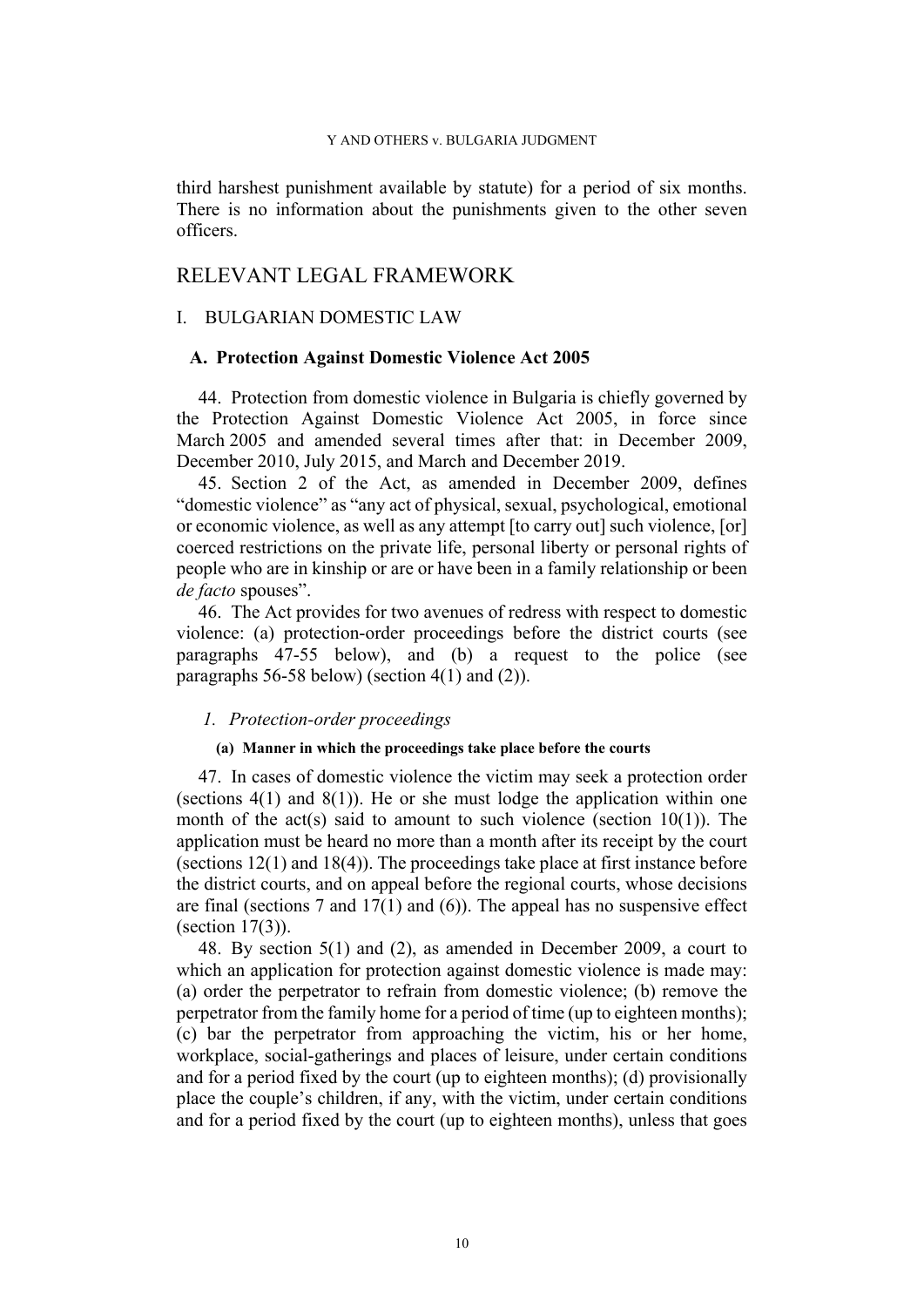against the children's interest; (e) order the perpetrator to attend specialised programmes; and (f) direct the victim(s) to rehabilitation programmes. The court may opt for a combination of any of those measures (section 16(1)).

<span id="page-12-1"></span>49. In addition, the court must fine the perpetrator between BGN 200 (EUR 102) and BGN 1,000 (EUR 511) (section 5(4)).

<span id="page-12-0"></span>50. If the application contains indications of a direct and immediate risk to the victim's life or health, the court must issue, without prior notice to the perpetrator, an interim protection order. It must do so within twenty-four hours of receiving the application (section 18(1)). The interim order is not amenable to appeal and remains in effect for the duration of the main proceedings (section 19).

#### **(b) Enforcement of interim and final protection orders by the police**

<span id="page-12-2"></span>51. A court which issues an interim or final protection order containing an injunction of the type mentioned in paragraph [48](#page-11-1) (a), (b) or (c) above must send a copy of it to the police department(s) responsible for the area(s) where the perpetrator and the victim have their current address(es) (sections 16(3) and 18(2) of the Protection Against Domestic Violence Act 2005). That department is in charge of ensuring compliance with the order (section 21(1) of the Act, and regulation 6 of the 2010 regulations for the Act's application). If the perpetrator breaches the terms of the order, the officer who establishes the breach must arrest him or her and inform the prosecuting authorities immediately (section 21(3)). The police must act upon being notified by the victim or by anyone who has identified the breach. If their inquiries confirm the breach, they must take the steps required under the Code of Criminal Procedure (regulation 7 §§ 1 and 2). If the breach does not amount to an offence, the police must caution those concerned not to commit further breaches (regulation 7 § 3).

<span id="page-12-3"></span>52. By regulation 4 § 3 (2) of the regulations for the application of the 2005 Act, the Ministry of Internal Affairs must keep information about the enforcement of injunctions of the type mentioned in paragraph [48](#page-11-1) (a), (b) or (c) above, and by regulation  $4 \tildes 4$  it must publish that information on its website. However, according to a November 2020 letter by the Ministry, which the Government enclosed with their observations, it did not keep comprehensive statistics about domestic-violence cases since it did not have an automated information system for doing so. According to the same letter, the police had received 2,440 protection orders in 2017, 2,981 in 2018, 3,240 in 2019, and 2,574 in 2020 (until the end of October) for enforcement. According to statistics presented by the applicants (which had been obtained by the Bulgarian Helsinki Committee from the Ministry of Internal Affairs by way of a request for access to public information), in 2020 the police had received a total of 3,057 protection orders for enforcement. The Ministry could not say how many of those had been interim orders and how many final ones. Nor did the Ministry have data about how many times the police had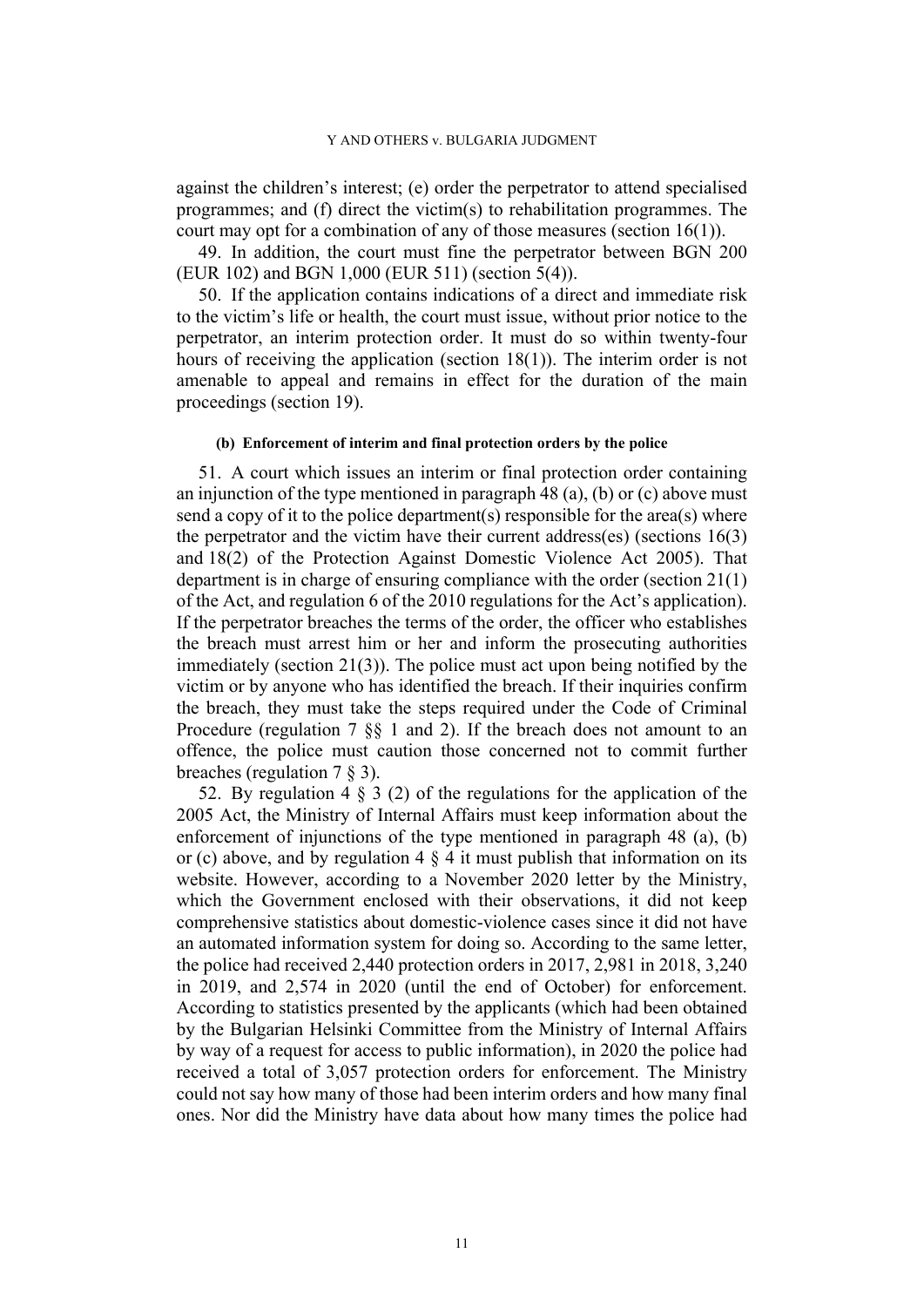informed the prosecuting authorities of breaches of such orders under section 21(3) of the 2005 Act.

<span id="page-13-0"></span>53. Article 296 § 1 of the Criminal Code makes it an offence (wilfully) not to comply with a protection order (it also makes it an offence to obstruct the enforcement of a judicial decision). The penalty on conviction is up to three years' imprisonment or a fine of up to BGN 5,000 (EUR 2,556).

<span id="page-13-3"></span>54. According to statistics presented by the applicants (which they based on the annual reports of the respective prosecutor's offices), the Sofia district prosecutor's office and the Sofia regional prosecutor's office had between them opened sixty-eight cases under Article 296 § 1 in 2017, 106 cases in 2018, and 124 cases in 2019. The Sofia regional prosecutor's office had brought before the courts two alleged offenders under that provision in 2017, ten in 2018 and eleven in 2019. There was no such information about the Sofia district prosecutor's office since it only provided more aggregated numbers. It was unclear how many of those cases had concerned alleged failures to comply with a protection order and how many concerned alleged obstructions of the enforcement of a judicial decision.

<span id="page-13-1"></span>55. According to point 17 of the operational guidance on police work under the Protection Against Domestic Violence Act 2005 issued by the Minister for Internal Affairs in April 2012 (see paragraph [57](#page-14-2) below), the officers in charge of the area where the perpetrator lives must ensure that he or she complies with an interim or final protection order which enjoins the perpetrator to refrain from domestic violence or bars him or her from approaching the victim, his or her home, workplace, social-gatherings and places of leisure (see paragraph [48](#page-11-1) (a) and (c) above). The officer tasked with enforcing the order must, within three days of receiving it, among other things (a) talk to both the victim and the perpetrator, (b) advise the perpetrator that he or she must comply with the measures ordered by the court, and (c) warn him or her that failure to do so may result in arrest and charges under Article 296 § 1 of the Criminal Code (point 20). Any officer who establishes that the terms of a protection order have been breached must arrest the perpetrator under section 21(3) of the 2005 Act (see paragraph [51](#page-12-2) above) and immediately inform the prosecuting authorities (point 23).

# *2. Police protection*

<span id="page-13-2"></span>56. Section 4(2) of the 2005 Act, as amended in December 2009, provides that if indications exist that the victim's life or health are at risk, he or she may, as well as applying for a protection order, also ask the police to take measures under the Ministry of Internal Affairs Act 2014. Such measures may include entering and inspecting premises with a view to, among other things, providing immediate assistance to people whose life, health or personal liberty are at risk (section 83(1)(3) of the 2014 Act). The earlier versions of section 4(2) of the 2005 Act referred specifically to that type of measure.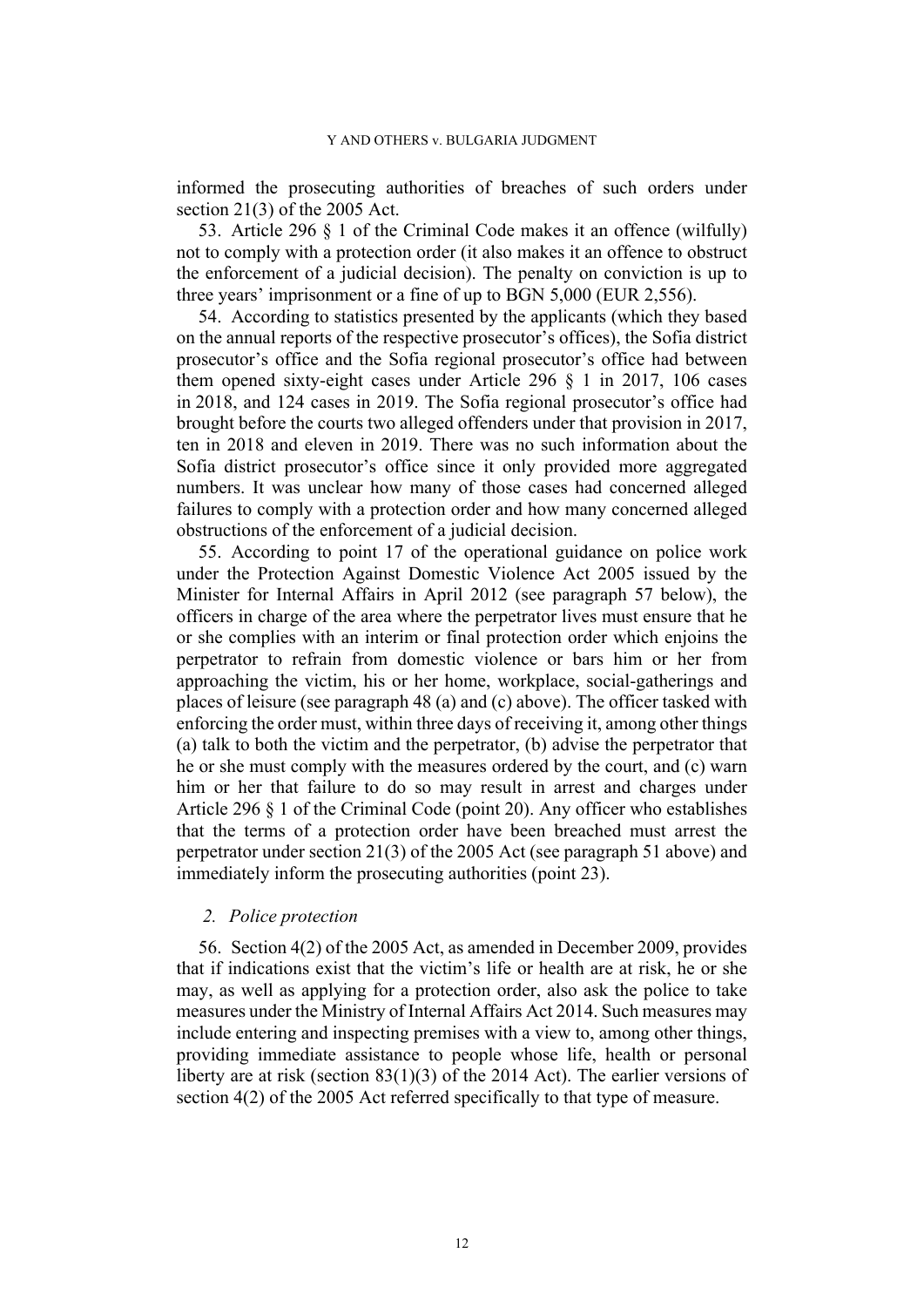<span id="page-14-2"></span>57. In April 2012 the Minister for Internal Affairs issued operational guidance (*методически указания*) on police work under the Protection Against Domestic Violence Act 2005.

<span id="page-14-1"></span>58. By point 4 of that guidance, a duty officer who gets a report about a domestic-violence incident must, among other things, (a) immediately gather information about the people involved in the incident, its nature, and the possibility that the alleged perpetrator has a firearm and is likely to use it; (b) if possible, dispatch two officers to check the report, and, while they are on their way to the scene, check for previous incidents involving the same people, and the existence of any protection orders or any firearms licences issued to the alleged perpetrator, and convey all that information to the two frontline officers; and (c) remain in constant contact with the alleged victim (or the person who made the report, as the case may be) and advise him or her about any security steps to be taken in the meantime. Even if the officers dispatched to the scene are told that no police intervention is required, they must still visit the scene and report in writing about their visit (point 4.5). They must, if necessary, arrest the alleged perpetrator, arrange for immediate investigation steps, take a statement from the alleged victim, and inform him or her of his or her rights to bring criminal charges or obtain protection (points 5.3, 5.4, 6, 7 and 8.1). They must also advise the alleged victim of the possibility, in the event of a risk to life or health, to request protection from the police (in addition to the possibilities to seek a protection order or complain to the prosecuting authorities – see paragraph [56](#page-13-2) above) (point 8.3). They must also track down the alleged perpetrator if he or she is no longer at the scene, take a statement and caution him or her that he or she has broken the law and may bear liability for that (points 13 and 14). The officers must also take statements from any witnesses (point 15).

### **B. Other potential avenues of protection from domestic violence**

59. Article 67 § 1 of the Code of Criminal Procedure provides that a first-instance court dealing with a criminal case may, at the request of the public prosecutor or the victim, bar the accused from (a) coming near the victim; (b) contacting the victim in any way, including by telephone, post, email or fax; or (c) go to inhabited areas, regions or places where the victim resides or which the victim visits. The court must hear the application in public in the presence of the public prosecutor and the parties, and rule by means of a final decision (Article  $67 \tS 3$ ). The prohibition remains in place until the end of the proceedings (Article 67 § 4).

# **C. Firearms control legislation**

<span id="page-14-0"></span>60. By section 50(3) of the Firearms, Ammunitions, Explosives and Pyrotechnical Products Act 2010 (which is similar to the provision it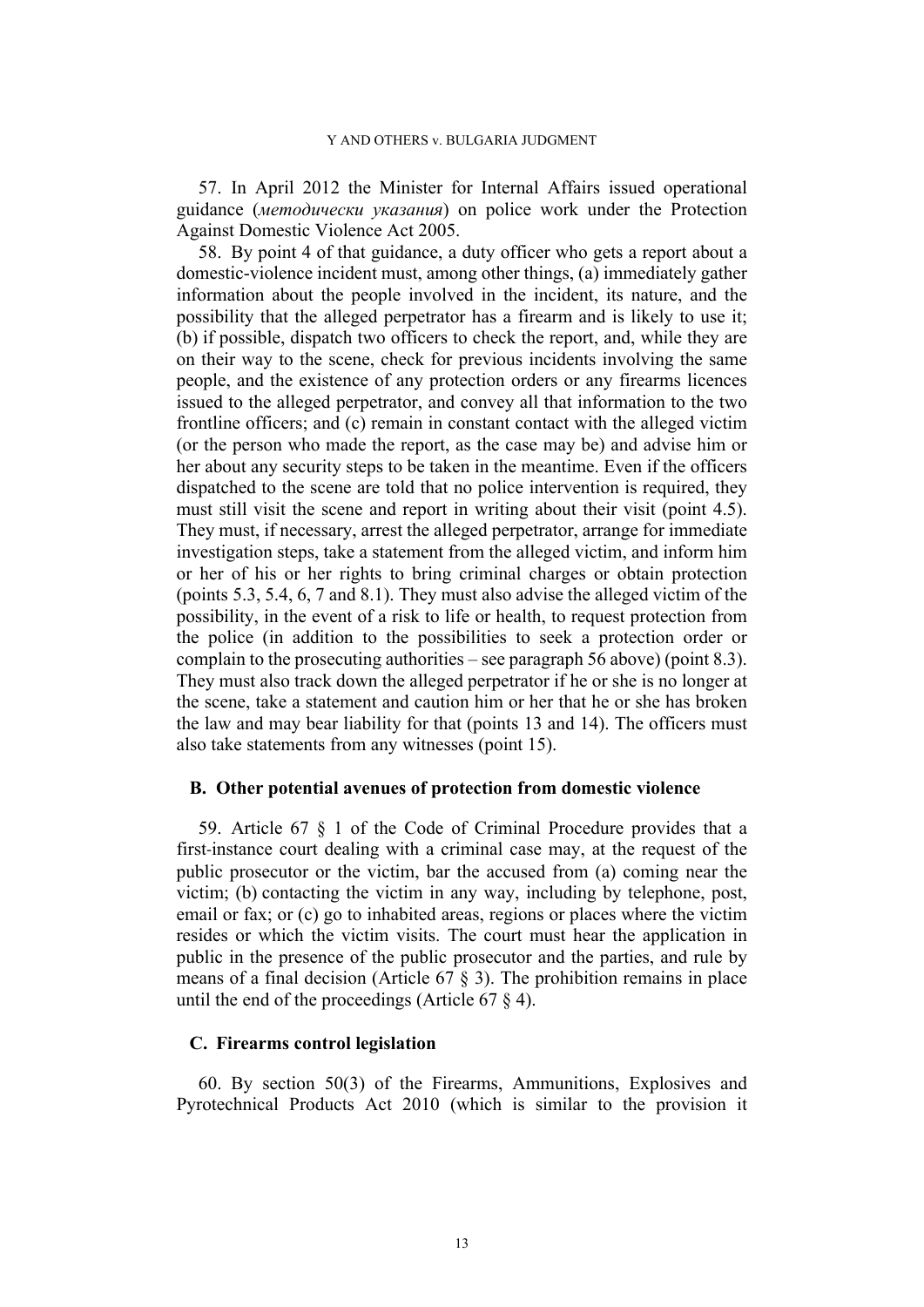superseded, section 14(1) of the Control Over Explosives, Firearms and Ammunitions Act 1998), both legal persons and individuals may acquire firearms. The same provision makes that acquisition subject to a licence issued by the competent police authority.

61. By section 58(1)(8) of the 2010 Act, such a licence cannot be issued to a person who has been the target of a protection order (see paragraphs [47](#page-11-0)[-50](#page-12-0) above) during the previous three years. This has been interpreted to mean both an interim and a final protection order (see *реш. № 2036 от 12.02.2013 г. по адм. д. № 15135/2012 г., ВАС, VII о.*; *реш. № 613 от 17.01.2014 г. по адм. д. № 7770/2013 г., ВАС, VII о.*; and *реш. № 1173 от 04.02.2016 г. по адм. д. № 14670/2015 г., ВАС, VII о.*). If such an order is issued after the firearms licence has been granted, the authority which has issued the licence must withdraw it (section 155(1)), which also entails the immediate seizure of the firearms (section 213(1)).

<span id="page-15-3"></span>62. The competent departments of the Ministry of Internal Affairs are in charge of ensuring compliance with the requirements of the 2010 Act (sections 152-54 of the Act, and Regulations No. Iz-2205 of 26 October 2012 on the manner of controlling activities involving firearms, ammunitions, explosives and pyrotechnical devices). They may, in particular, seize firearms (section 153(6)), and are required to do so when the relevant licence has not been renewed and the licence-holder has not surrendered the firearms (section 213a(1) of the 2010 Act).

<span id="page-15-4"></span>63. Being in possession of a firearm without the requisite licence is a criminal offence punishable with imprisonment ranging from two to eight years (Article 339 § 1 of the Criminal Code).

# **D. Criminal offences**

### *1. Making threats*

<span id="page-15-0"></span>64. Article 144 § 1 of the Criminal Code makes it an offence to threaten someone with an offence against his or her person or property, or against the persons or property of relatives, provided the threat is capable of causing a well-founded fear of its realisation. If the threat is a death threat, the offence is aggravated (Article 144 § 3). Making threats is a privately prosecutable offence, but not when the threats are death threats; they are then publicly prosecutable (Article 161 § 1).

<span id="page-15-1"></span>65. By Article 144 § 3 of the Code, as amended in February 2019, the offence becomes aggravated also if committed "in conditions of domestic violence". By Article 161 § 1, as amended also in February 2019, in that case the offence is publicly prosecutable.

<span id="page-15-2"></span>66. Article 93 § 31 of the Code, also added in February 2019, defines an offence committed "in conditions of domestic violence" as an offence preceded by systemic physical, sexual or psychological violence; by placing in economic dependency; or by coerced restrictions on the private life,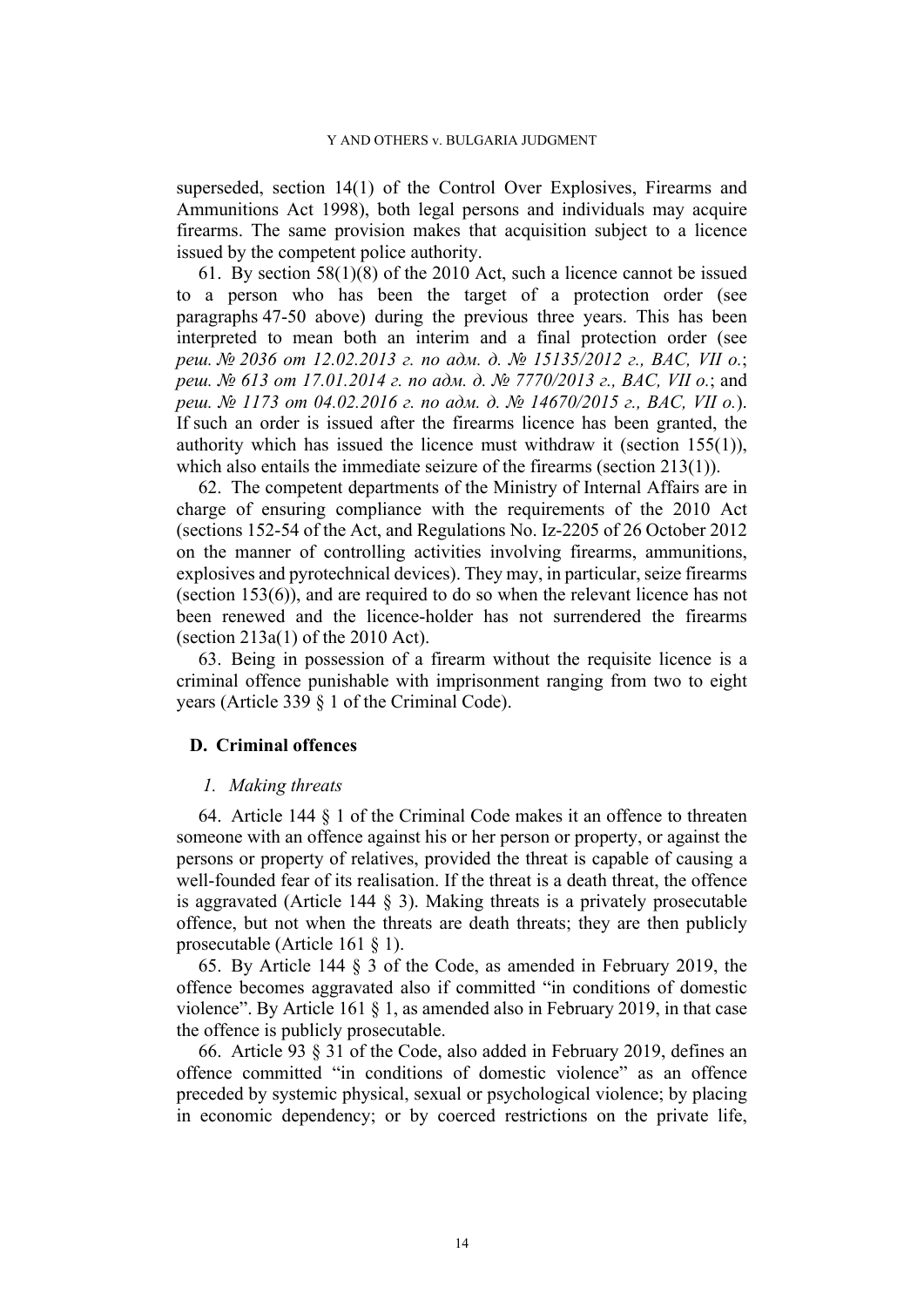personal liberty or personal rights of, *inter alios*, an (ex-)spouse or a *de facto* (ex-)spouse.

<span id="page-16-0"></span>67. The February 2019 amendments were part of an overhaul of the Criminal Code intended, according to the explanatory notes drawn up by the members of parliament who introduced the amendments in October 2018, to strengthen current and provide new tools in the fight against domestic violence and violence against women.

### *2. Stalking*

68. Article 144a § 1 of the Criminal Code, added in February 2019 as part of the same legislative package (see paragraphs [65-](#page-15-1)[67](#page-16-0) above), makes it an offence systematically to follow someone and thus to arouse in him or her a well-founded fear for his or her own or his or her relatives' life or health. Article 144a § 2 provides that "following" within the meaning of the first paragraph includes any conduct of a threatening character against a specific individual, which may consist in chasing that individual, making him or her aware that he or she is under surveillance, or making unwanted contact with him or her. By Article 161 § 2, as amended in February 2019, the offence is publicly prosecutable, but only on the basis of a complaint by the victim to the prosecuting authorities.

<span id="page-16-1"></span>69. By Article 144a § 3, the offence becomes aggravated if committed "in conditions of domestic violence" (see paragraph [66](#page-15-2) above).

# II. ISTANBUL CONVENTION

70. The relevant provisions of the Council of Europe Convention on preventing and combating violence against women and domestic violence ("the Istanbul Convention"  $-3010$  UNTS 107; [CETS 210](https://rm.coe.int/168008482e)) were set out in *Kurt v. Austria* ([GC], no. 62903/15, §§ 76-86, 15 June 2021).

<span id="page-16-2"></span>71. Bulgaria signed that Convention on 21 April 2016. In January 2018 its government proposed that its Parliament ratify it, but, following a heated public controversy about some of the provisions of that Convention relating to the terms "sex" and "gender", in February 2018 a group of members of parliament asked the Constitutional Court to determine whether that Convention was compatible with the Constitution, in a preliminary-consultation procedure provided for by Article 149 § 1 (4) of the Constitution. As a result, in March 2018 the government withdrew the ratification bill.

72. It its judgment, delivered in July 2018 (*реш. № 13 от 27.07.2018 г. по к. д. № 3/2018 г., КС, обн., ДВ, бр. 65/2018 г.*), the Constitutional Court held, by eight votes to four, that the Istanbul Convention was incompatible with the Bulgarian Constitution.

<span id="page-16-3"></span>73. The court began by noting that the Istanbul Convention's aims were fully in line with the fundamental constitutional principles of Bulgaria: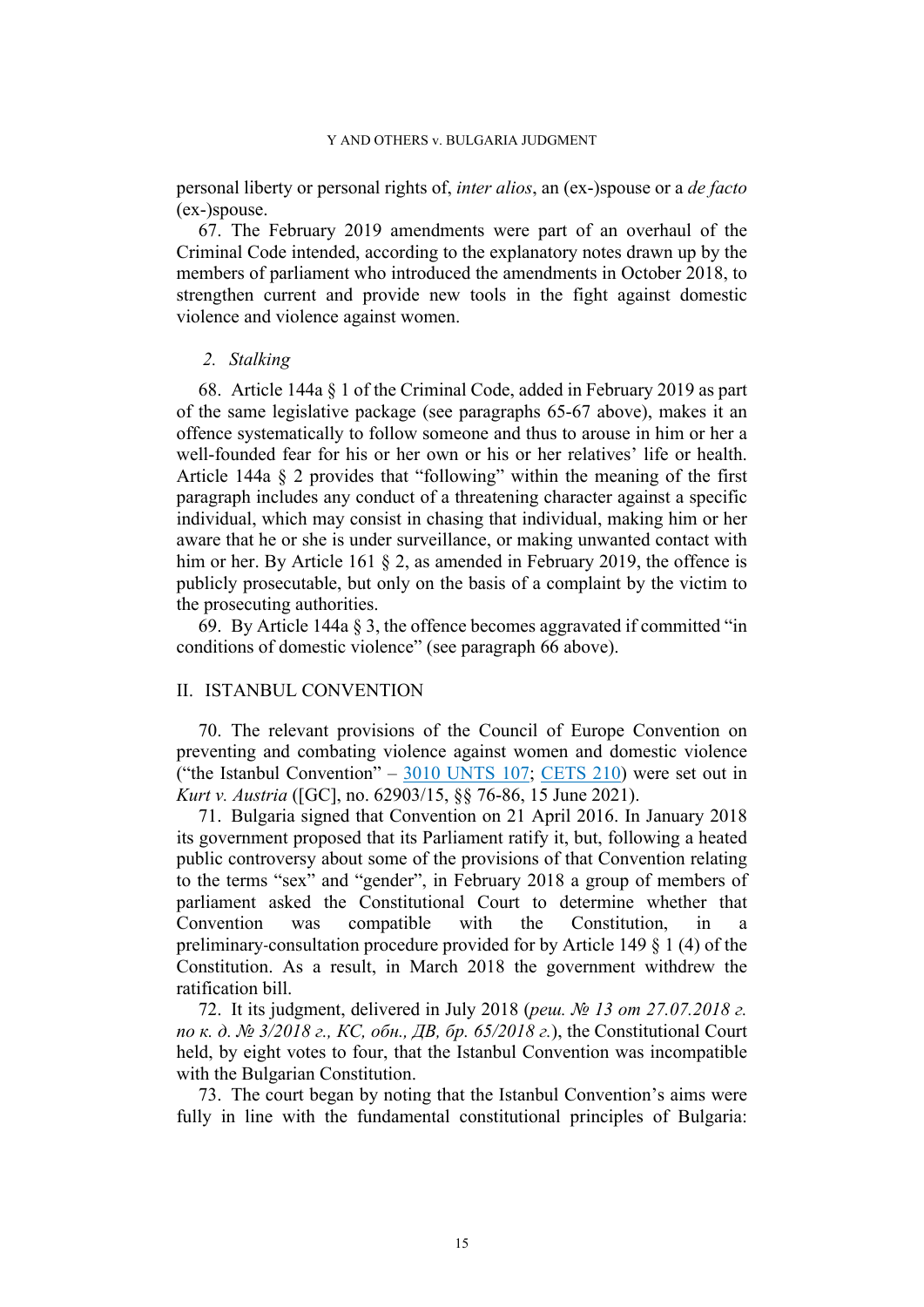humanism, equality, justice, tolerance, respect for human rights, dignity and security. It went on to say that Bulgaria's aspiration to protect all victims of violence, including women and children, to eliminate all forms of discrimination, and to ensure equality was demonstrated by various pieces of legislation: the Criminal Code, the Protection Against Domestic Violence Act 2005 (see paragraphs [44](#page-11-2)[-46](#page-11-3) above), the Protection of Children Act 2000, the Equality of Men and Women Act 2016, and the Protection Against Discrimination Act 2003. However, the internal ambiguity of that Convention, in particular Article 3 (c) and Article 4 § 3 (which were key parts of it), with respect to the definition of the terms "gender" and "gender identity", and the apparently distinct meaning which that Convention assigned to the terms "gender" and "sex", meant that it went beyond its stated aim of protecting women against violence, and that it was incompatible with the Constitution, which, as was clear from many of its provisions, was based on the idea that humans could only be male or female. That Convention distinguished between "sex" and "gender", and thus paved the way for the introduction of the notions of "gender" and "gender identity" in the Bulgarian legal system. That ran counter to the Constitution, and to the fundamental rule-of-law requirement that legal notions should not be ambiguous. It was not possible to surmount the problem by making a reservation since that Convention did not permit reservations in relation to the provisions at issue.

<span id="page-17-1"></span>74. In a resolution of 28 November 2019 [\(P9\\_TA\(2019\)0080\)](https://www.europarl.europa.eu/doceo/document/TA-9-2019-0080_EN.pdf), the European Parliament called on Bulgaria, the Czech Republic, Hungary, Latvia, Lithuania, Slovakia and the United Kingdom to ratify the Istanbul Convention "without delay" (point 2).

# RELEVANT REPORTS

<span id="page-17-0"></span>75. In its Concluding Observations on the eighth periodic report of Bulgaria [\(CEDAW/C/BGR/CO/8](https://digitallibrary.un.org/record/3856604/files/CEDAW_C_BGR_CO_8-EN.pdf)), published on 10 March 2020, the United Nations Committee on the Elimination of Discrimination against Women ("the CEDAW")<sup>1</sup> stated, among other things:

"11. The Committee is concerned that women and girls in the State party, in particular those facing intersecting forms of discrimination, have limited access to justice owing to pervasive corruption, social stigma, the inaccessibility of the judicial system, gender bias among law enforcement officers, including the police, the priority given to mediation and reconciliation procedures in cases involving gender-based violence against women, women's limited awareness of their rights and limited knowledge among judges and law enforcement officials of the Convention, the Optional Protocol thereto and the Committee's general recommendations.

...

<sup>&</sup>lt;sup>1</sup> Bulgaria signed the 1979 Convention on the Elimination of All Forms of Discrimination against Women ([1249 UNTS 13\)](http://treaties.un.org/doc/Publication/UNTS/Volume%201249/v1249.pdf) in 1980 and ratified it in 1982. It signed the 1999 Optional Protocol to that Convention [\(2131 UNTS 83](http://treaties.un.org/doc/Publication/UNTS/Volume%202131/v2131.pdf)) in 2000 and ratified it in 2006.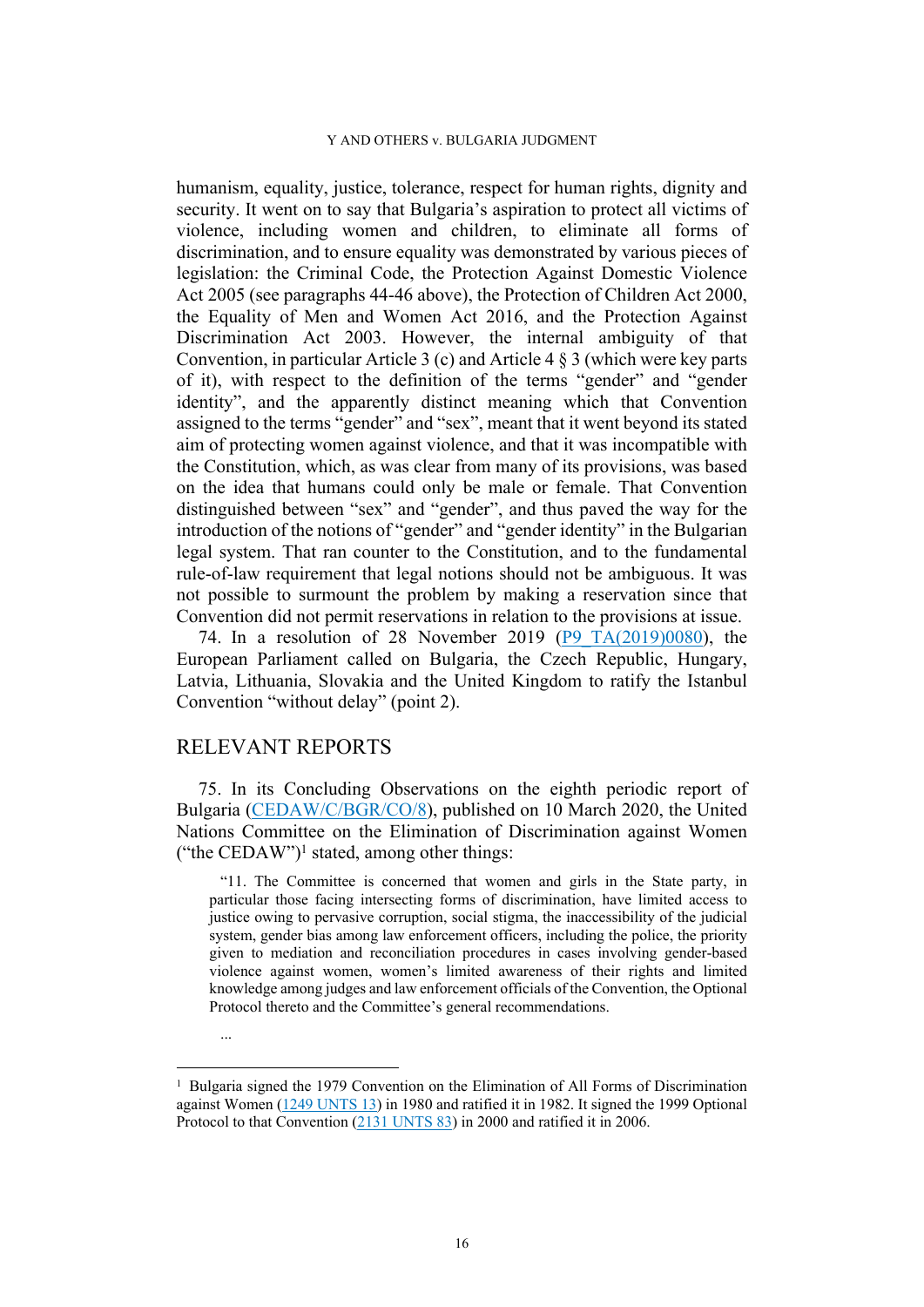23. ... The Committee also remains concerned by:

(f) The lack of awareness about and training on gender-based violence against women and girls among judges, prosecutors, police officers and medical personnel that would enable them to respond effectively to such cases in a gender-sensitive manner;

(g) The absence of comprehensive data on gender-based violence against women and girls, disaggregated by age and relationship between the victim and the perpetrator, including on the number of complaints, prosecutions and convictions, the sanctions imposed against the perpetrators and the remedies provided to victims;

...

...

24. Recalling its general recommendation No. 35 (2017) on gender-based violence against women, updating general recommendation No. 19, the Committee calls upon the State party:

...

(g) To introduce systematic capacity-building for judges, prosecutors, the police and other law enforcement officers on the strict application of criminal law provisions on gender-based violence against women and on gender-sensitive investigative procedures, as well as systematic training for medical personnel on gender-sensitive treatment of victims;

...

...

(i) To create a database and systematically collect statistical data on all forms of gender-based violence, including domestic and sexual violence, disaggregated by sex, age, disability, nationality and the relationship between the victim and the perpetrator."

76. In her report concerning her visit to Bulgaria in October 2019 ([A/HRC/44/52/Add.1](https://digitallibrary.un.org/record/3865686/files/A_HRC_44_52_Add.1-EN.pdf)), published on 19 May 2020, the United Nations Special Rapporteur on violence against women, its causes and consequences, stated, among other things (footnotes omitted):

"22. Additionally, under [section] 5(1)(5) [of the Protection Against Domestic Violence Act 2005 – see paragraphs [44](#page-11-2) and [48](#page-11-1) (e) above], perpetrators of domestic violence may be ordered by the courts to attend specialized programmes for rehabilitation and anger and aggression management. Such orders are mandatory, according to [A]rticle 296 of the Criminal Code, however compliance with such orders has not been enforced and cases of non-conformity are not regularly prosecuted.

48. The Special Rapporteur notes that Bulgaria lacks a mechanism for the systematic collection of statistical data or analysis of data and cases related to violence against women, femicide or gender-related killing of women and girls. As a result, the real dimensions and specifics of the problems and issues cannot be easily identified. The Office of the Prosecutor collects data on the number of protection orders issued and, in cases of homicide, data are disaggregated on the basis of sex and the relationship between the perpetrator and the victim. Indirect information on the dimensions of domestic violence cases can be derived from the statistics provided by the regional courts on the number of restraining orders issued in domestic violence cases. According to those data, the number of victims of domestic violence who have sought protection and have received restraining orders from the courts has been consistently increasing in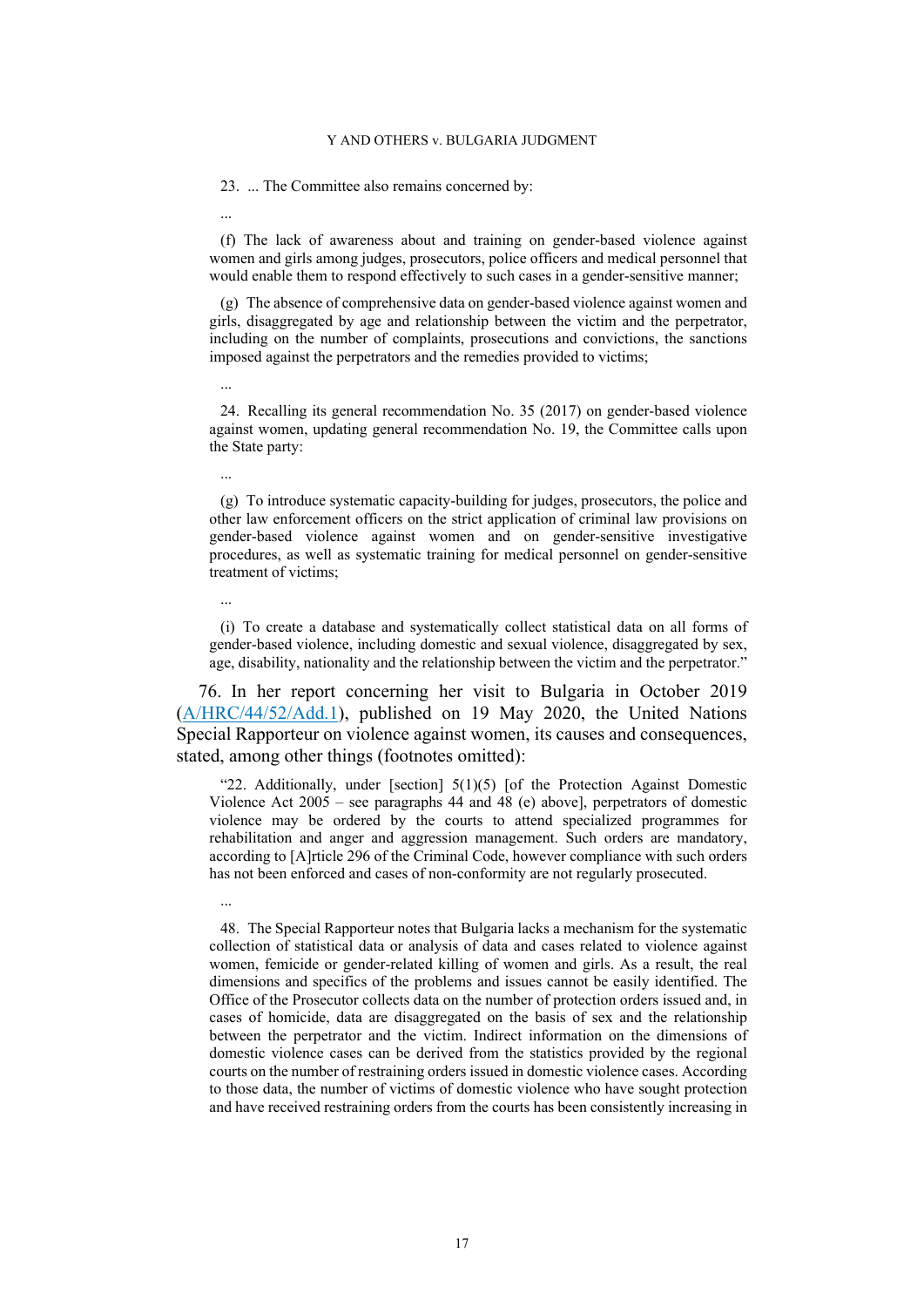the last five years, with 2,398 orders issued from January to 30 September 2019. The Special Rapporteur was informed that the higher number of protection orders issued in the past year was partially due to an increased awareness of women's rights, but it also shed light on the widespread and systematic nature of this violation.

...

68. For purposes of training and awareness, the Government should:

(a) Provide mandatory training to law enforcement officers and members of the judiciary, including judges and prosecutors, on the Convention on the Elimination of All Forms of Discrimination against Women and its Optional Protocol, the general recommendations of the Committee on the Elimination of Discrimination against Women and the Committee's jurisprudence on violence against women and interpreting national legal provisions in the light of that jurisprudence;

(b) Strengthen efforts to combat discriminatory gender stereotypes among law enforcement officials dealing with domestic violence;

(c) Conduct continuous training for law enforcement officials on gender equality and determination and assessment of cases of violence against women."

<span id="page-19-0"></span>77. In her report concerning her visit to Bulgaria in November 2019 ([CommDH\(2020\)8\)](https://rm.coe.int/report-on-the-visit-to-bulgaria-from-25-to-29-november-2019-by-dunja-m/16809cde16), published on 31 March 2020, the Commissioner for Human Rights of the Council of Europe stated, among other things (footnotes omitted):

"51. Bulgaria lacks a mechanism for the systematic collection of data on violence against women and domestic violence, which makes it difficult to map the specificities of these phenomena. According to a survey carried out by the EU Fundamental Rights Agency (FRA) in 2014, 28% of women in Bulgaria have experienced physical or sexual violence since the age of 15 and 39% have experienced psychological violence perpetrated by current or former partners. Bulgaria's score for the domain of violence in the European Institute for Gender Equality (EIGE) Gender Equality Index 2017 indicated a higher incidence and severity, as well as lack of disclosure of violence against women, compared to the EU average. Data released by the authorities last year on 25 November, the International Day on the Elimination of Violence Against Women, revealed that some 30[,]000 reports of domestic violence were made to the emergency number 112 during 2019. NGOs have reported in this respect a worrying increase in the past three years of murders of women committed by spouses, partners and close relatives.

...

59. ... [The Commissioner] wishes to highlight, in addition, the importance of awareness-raising and training programmes for professionals involved in the prevention and combating of violence against women and domestic violence, notably for law enforcement authorities, the judiciary and other legal professionals. Despite the capacity-building programmes implemented so far, the Commissioner is concerned about the reports which indicate that prejudice and social tolerance of violence against women and domestic violence are, among other factors, at the root of a systemic failure to adequately protect victims and bring perpetrators to justice.

...

73. Promoting equality between women and men is a crucial tool in the prevention of violence against women and domestic violence. The Commissioner urges the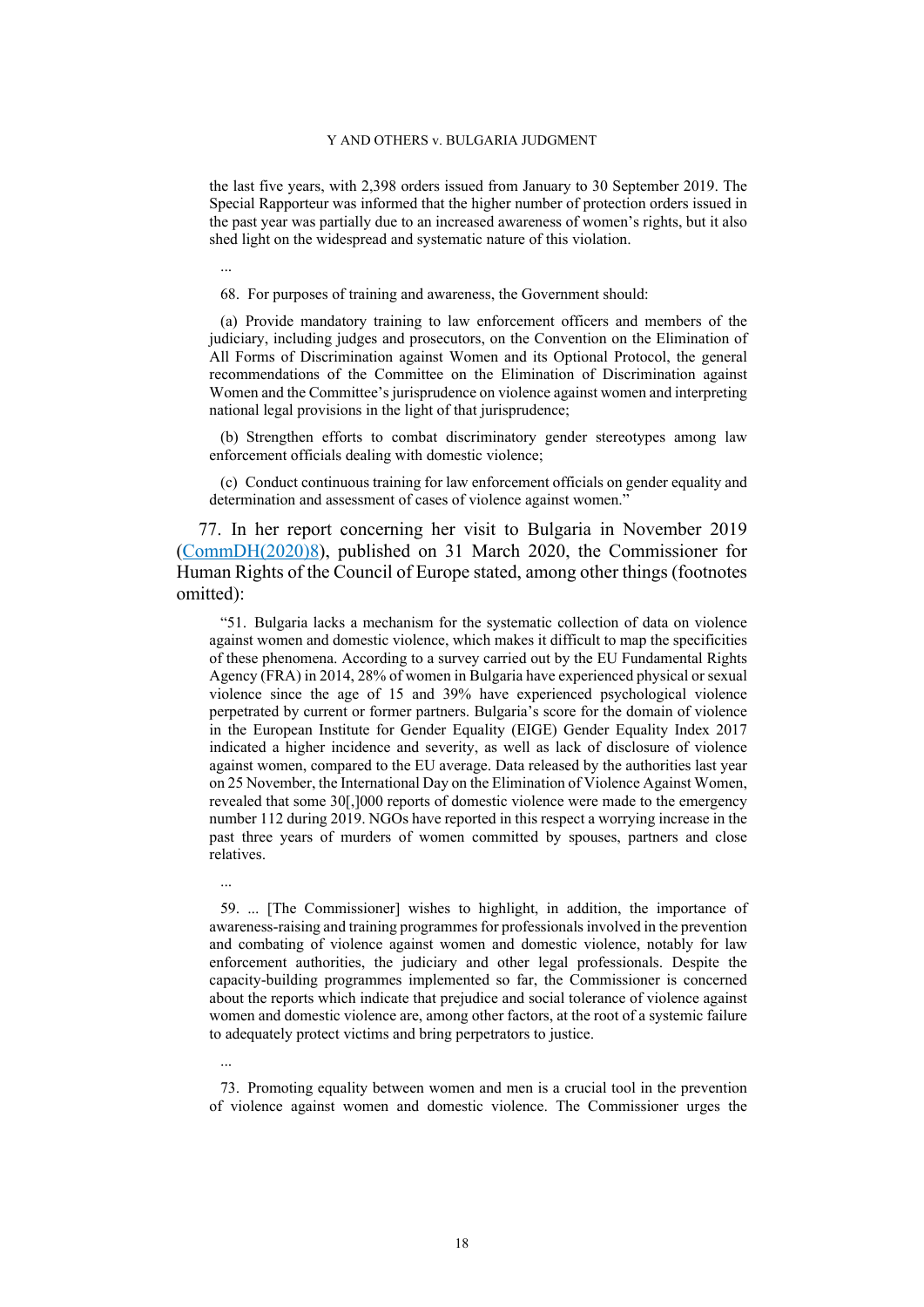authorities to fight sexist prejudices based on the idea of [the] inferiority of women or on stereotyped roles for women and men in society, which fuel misperceptions and social tolerance of violence against women and domestic violence and significantly hinder, at a systemic level, the authorities' capacity to adequately protect victims and ensure the accountability of perpetrators. She calls on the authorities to fight any discrimination against women in law enforcement and the judiciary and enhance capacity-building for all officials in the justice system to ensure a gender-sensitive approach to cases concerning violence against women and domestic violence. She draws attention to the Council of Europe Committee of Ministers Recommendation CM/Rec(2019)1 on preventing and combating sexism that provides detailed guidance on addressing sexism in different fields, including in access to justice.

76. The Commissioner recommends that the authorities systematically collect data on all forms of gender-based violence against women, including domestic violence, disaggregated by relevant factors, including sex, age and the relationship between the victim and the perpetrator, and ensure that accurate and accessible data are available on the number of cases reported, investigations, prosecutions, convictions and the sanctions imposed on the perpetrators, as well as on the remedies provided to victims."

# THE LAW

...

### I. ALLEGED VIOLATION OF ARTICLE 2 OF THE CONVENTION

78. The applicants complained under Articles 2 and 13 of the Convention that the authorities had not effectively protected Mrs V.'s life and that there had been no effective remedy in that respect.

79. In view of the Court's case-law in this domain (see *Opuz v. Turkey*, no. 33401/02, § 205, ECHR 2009; *Branko Tomašić and Others v. Croatia*, no. 46598/06, §§ 70-74, 15 January 2009; and *Talpis v. Italy*, no. 41237/14, § 151, 2 March 2017), the complaint falls to be examined solely under Article 2 of the Convention, the relevant part of which provides:

"1. Everyone's right to life shall be protected by law. ..."

## **A. The parties' submissions**

#### *1. The applicants*

80. The applicants submitted that although Mrs V.'s complaints and her friend's statements had contained enough information to alert the authorities about the risk to Mrs V.'s life, the authorities had not investigated the matter in more depth, as had been their duty, not least because making death threats was a publicly prosecutable offence. Like any other victim of domestic violence, Mrs V. had been vulnerable. Yet the authorities had not taken her allegations seriously and had tried to minimise them. She had brought the protection-order proceedings precisely because she had feared for her life.

81. On the evening of 17 August 2017, the authorities had not tried to find Mr V. or investigate the alleged breach of the protection order against him.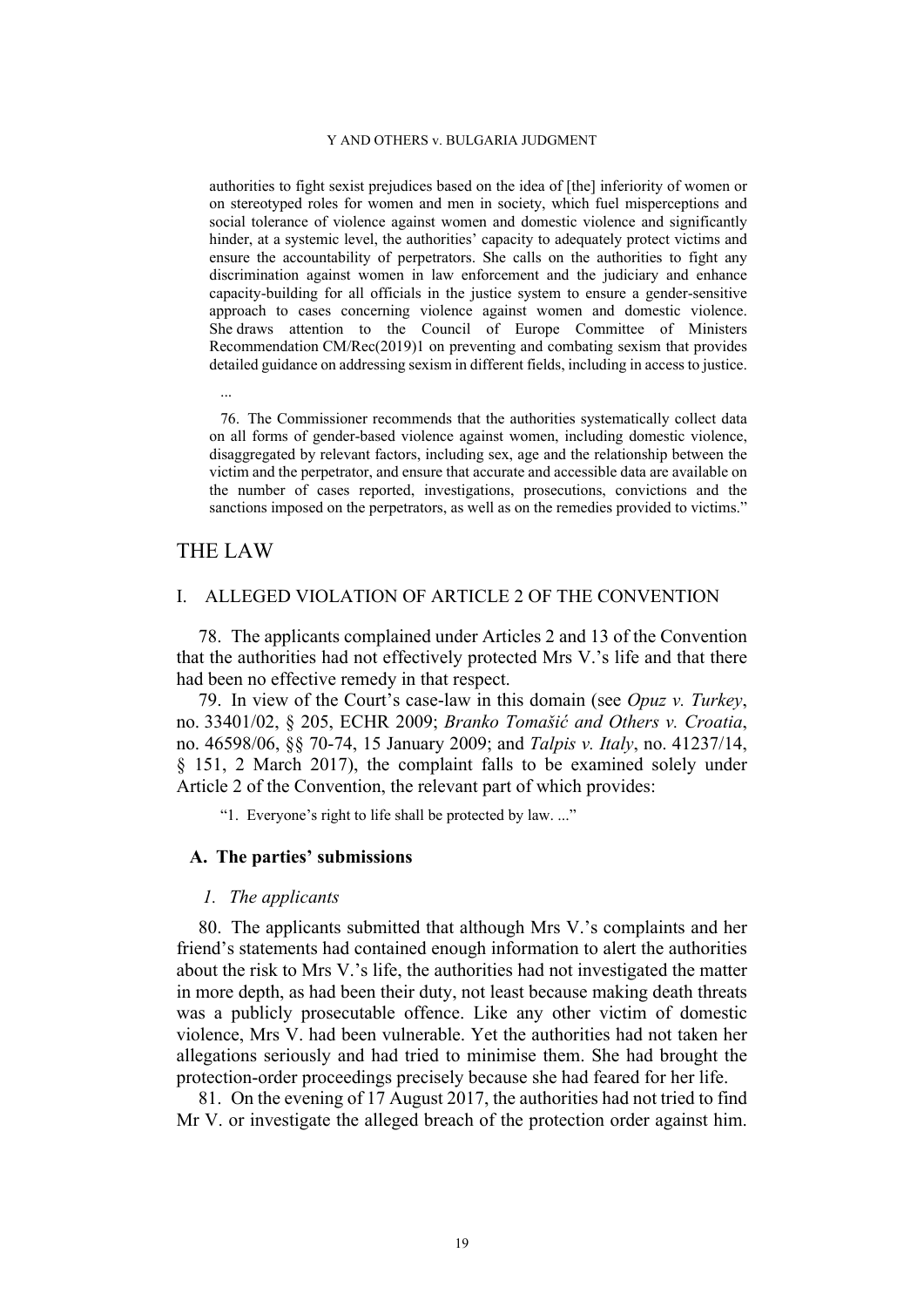Had they done so, they could probably have prevented Mrs V.'s murder, especially since there was nothing to suggest that Mr V. had been hiding. They had had eighteen hours to take such steps. Their failure to act had not been due to a lack of police manpower but rather to the low priority given to offences under Article 296 § 1 of the Criminal Code. Had the authorities investigated Mr V.'s earlier actions properly, they could have ascertained his intentions and acted to protect Mrs V.'s life. Their obligation to do so could not be balanced against other considerations.

### *2. The Government*

82. The Government argued that the data available to the authorities before Mrs V.'s shooting could not reasonably have alerted them that Mr V. would kill her. The incidents in the previous years had been minor and had not involved violence against her. None of the reported earlier incidents had intimated a threat to Mrs V.'s life. Nor had there been anything to suggest that she had been particularly vulnerable or the victim of systemic abuse; the applicants' assertions on the point overstated her situation.

83. Moreover, when complaining about the earlier incidents, Mrs V. had not provided enough information to enable the authorities to appreciate the seriousness of the threat against her. For instance, she had not described the text messages Mr V. had sent her, or given enough detail about the couple's internal dynamics and his obsessive and jealous attitude. The information she had passed on to the authorities just before her killing had been corroborated by a single witness who was a close friend of hers and could not be seen as an objective observer of the relationship between the spouses. The authorities had thus not been in a position to take legal action against Mr V. consistently with their obligation to respect his presumption of innocence and his right to respect for his private and family life.

84. It appeared that Mrs V. had brought the protection-order proceedings to secure the successful outcome of possible divorce proceedings rather than to shield herself from any immediate threat. The court dealing with that case had duly examined all the materials that Mrs V. had put before it. At the time the authorities had been justified not to bring charges against Mr V.

85. The way in which the authorities had handled the information about the chase on 17 August 2017 had been adequate. The data available to them had not been indicative of a real risk to Mrs V.'s life, or capable of suggesting the ensuing rapid escalation of aggression on the part of Mr V. It appeared that his illness, coupled with his despair over his personal situation – of which the authorities had been completely unaware – had made his conduct highly volatile. The events and the verbal exchange immediately preceding the shooting had not hinted at the possibility of murder either.

86. Furthermore, the shooting had happened just a few hours after Mrs V. had made her most recent complaint. In view of the difficulties of policing a big city like Sofia and the absence of any history of violent behaviour by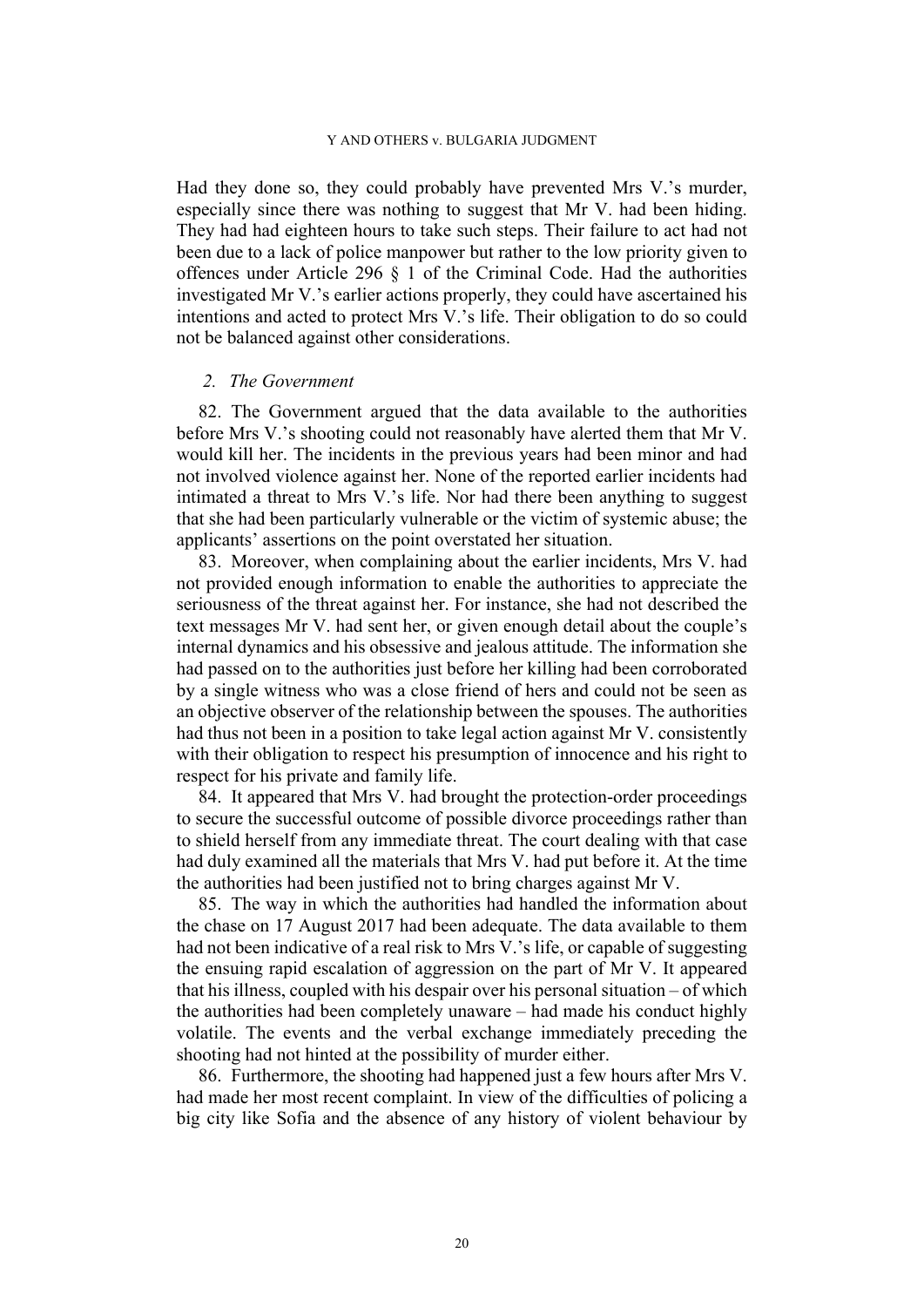Mr V., the authorities could not have been expected to act on that complaint within such a short time. The omissions noted by the ensuing internal investigation did not mean that Mr V.'s violent act could reasonably have been foreseen.

87. Lastly, the relevant legal framework presented no defects, since Bulgarian law expressly criminalised failure to comply with a protection order. Given how events had unfolded, it would have been impossible to prevent Mrs V.'s death even if stalking had been criminalised or the Istanbul Convention ratified.

# **B. The Court's assessment**

### *1. Admissibility*

88. The complaint is not manifestly ill-founded or inadmissible on any other grounds. It must therefore be declared admissible.

### *2. Merits*

### **(a) General principles**

89. The positive obligation under Article 2 of the Convention to take preventive operational measures to protect someone whose life is at risk from violence by another individual was first articulated in *Osman v. the United Kingdom* (28 October 1998, §§ 115-16, *Reports of Judgments and Decisions* 1998-VIII). As held in that judgment, if the authorities know or ought to know of the existence of a real and immediate risk to the life of an identified individual or individuals from the criminal acts of a third party, they must take measures within the scope of their powers which, judged reasonably, might be expected to avoid that risk. The scope and content of that duty in the context of domestic violence were recently clarified in *Kurt v. Austria* ([GC], no. 62903/15, §§ 157-89, 15 June 2021). They can be summarised as follows (ibid., § 190):

(a) The authorities must respond immediately to allegations of domestic violence;

(b) When such allegations come to their attention, the authorities must check whether a real and immediate risk to the life of one or more identified victims of domestic violence exists by carrying out an autonomous, proactive and comprehensive risk assessment. They must take due account of the special context of domestic violence when evaluating the risk's reality and immediacy;

(c) If the risk assessment reveals that a real and immediate risk to life exists, the authorities must take preventive operational measures to avert that risk. Those measures must be adequate and proportionate to the assessed level of the risk.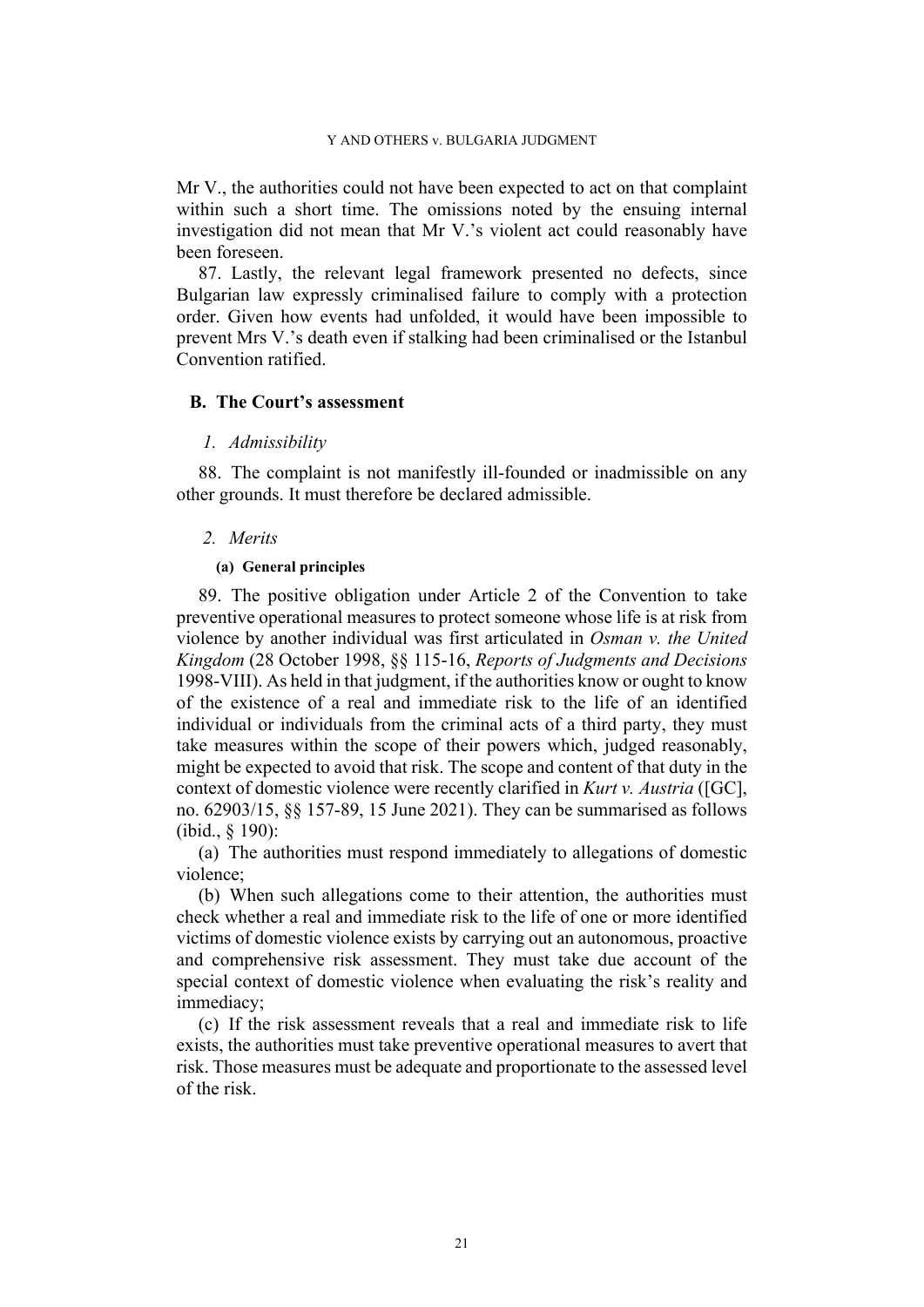### **(b) Application of those principles**

### *(i) Timeframe for the assessment of the authorities' response*

90. During the approximately nine months preceding Mrs V.'s killing, the Sofia police received one emergency call and three written complaints from her (see paragraphs [9](#page-3-0), [14](#page-5-0) and [30](#page-8-1) above). They were also sent copies of the interim protection order issued in favour of Mrs V. by the Sofia District Court (see paragraphs [24](#page-7-2)[-26](#page-7-0) above). The day before she was killed, Mrs V. also called the national emergency number, but that call was not relayed to the Sofia police (see paragraph [28](#page-7-3) above). In addition, about three hours before her killing Mrs V. lodged a complaint with the prosecuting authorities (see paragraph [34](#page-9-0) above). During the early phase of that nine-month period, the Sofia police also received one emergency call from Mrs V.'s mother (the first applicant) (see paragraph [13](#page-4-0) above). Since all four written complaints and the emergency call on the eve of the killing concerned arguable assertions of domestic violence against Mrs V., as defined in the domestic law of Bulgaria (see paragraph [45](#page-11-4) above), the authorities' response to them must be assessed as from the point when she first contacted them about the matter on 14 November 2016 (see *Talpis*, cited above, § 111).

### *(ii) Whether the authorities responded immediately*

<span id="page-23-0"></span>91. The authorities only responded immediately on one of those occasions (see paragraph [97](#page-24-0) below).

92. It is true that on 14 November 2016 the Sofia police did respond to Mrs V.'s complaint about her car's tyres being slashed quite quickly. But all they did on that occasion was to note down her allegations and direct her to make a written complaint (see paragraph [8](#page-3-1) above). When she did so, they only sought to obtain further evidence in relation to the complaint more than a month later, and all they did in that respect was to write a letter to their colleagues in Yambol and then note down the response. Indeed, as recorded by the ensuing internal investigation, that was the only step they took throughout the entire two months during which they were handling the case (see paragraphs [9-](#page-3-0)[10](#page-4-2) and [12](#page-4-1) above)

93. It then took the Sofia police nine days to interview Mr V. about the allegations that he had chased and threatened Mrs V. on 13 February 2017 and to caution him in that regard (see paragraphs [14](#page-5-0) and [17](#page-5-1) above).

94. It is true that the Sofia District Court issued an interim protection order in favour of Mrs V. one day after she brought protection-order proceedings against Mr V. (see paragraphs [20-](#page-6-3)[21](#page-6-0) above, compare *N.P. and N.I. v. Bulgaria* (dec.), no. 72226/11, § 82, 3 May 2016, and contrast *Bevacqua and S. v. Bulgaria*, no. 71127/01, §§ 70, 74 and 76, 12 June 2008, and *Kalucza v. Hungary*, no. 57693/10, § 64, 24 April 2012), and that a final protection order followed in due course (see paragraph [22](#page-6-1) above). But it then took three days for that court to send copies of the interim protection order to the Sofia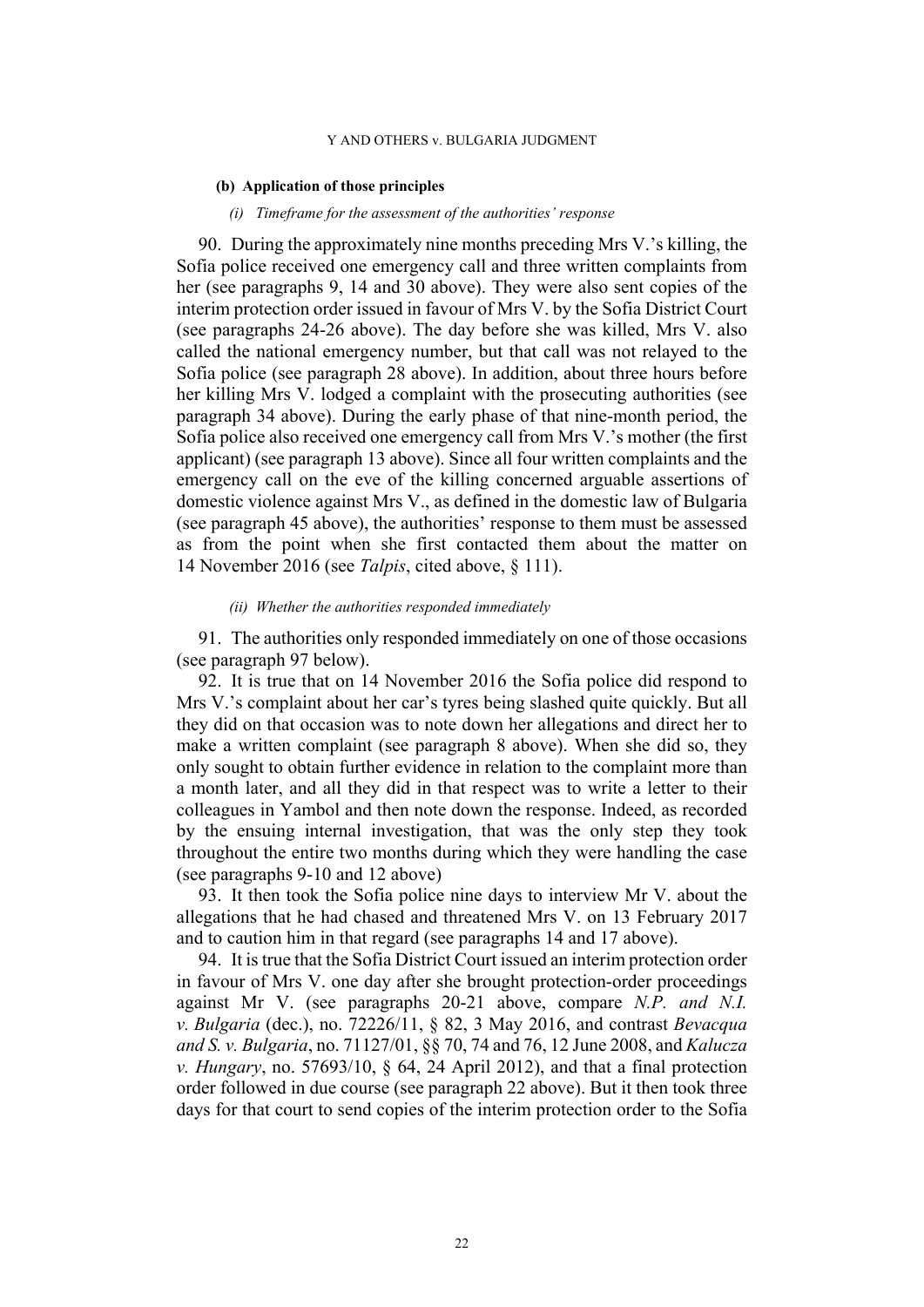police, and a further seven, respectively ten, days for those copies to arrive in the respective police departments (see paragraphs [24](#page-7-2)[-26](#page-7-0) above). More importantly, the Sofia police department competent to enforce the interim protection order simply put it on file, and took no steps with a view to ensuring that Mr V. would comply with it (see paragraph [26](#page-7-0) above). As for the final protection order, it was apparently not even brought to the attention of the police (see paragraph [27](#page-7-1) above).

95. Mrs V.'s emergency call, made on the day before her death, 17 August 2017, was not relayed to the police or acted upon at all (see paragraphs [28-](#page-7-3)[29](#page-8-2)  above).

96. Mrs V.'s third written complaint, made about an hour after that emergency call, was not acted upon on the evening it was received or the following day, when she was killed by Mr V. (see paragraphs [30](#page-8-1) and [32](#page-8-3)  above, and compare *Bljakaj and Others v. Croatia*, no. 74448/12, §§ 125-27, 18 September 2014). The nearly identical complaint Mrs V. lodged with the prosecuting authorities the following day, about two and a half hours before she was killed, was apparently not acted upon immediately either (see paragraph [34](#page-9-0) above).

<span id="page-24-0"></span>97. The only occasion on which the police did respond quickly by dispatching a patrol was when Mrs V.'s mother (the first applicant) called them in relation to her argument with Mr V. about whether he could take the couple's two daughters (the second and third applicants) out for a walk on 1 January 2017 (see paragraph [13](#page-4-0) above).

#### *(iii) Quality of the risk assessment carried out on each of those occasions*

98. There is nothing to suggest that on any of the above-mentioned occasions the Sofia police attempted to analyse Mr V.'s conduct through the prism of what it could portend about his future course of action (compare *Opuz*, cited above, § 147). They did not carry out even basic documenting showing that they had conducted such a risk assessment (see *Kurt*, cited above, § 174). Nor do they seem to have informed Mrs V. of the outcome of any such assessment (ibid.). They appear to have been concerned solely with the question whether Mr V.'s acts ought to trigger a public prosecution against him, and appear to have handled Mrs V.'s complaints without in any way appreciating that her allegations with respect to Mr V. suggested that the case concerned the special context of domestic violence and its typical dynamics. Nor was such an assessment carried out when the police received the interim protection order in Mrs V.'s favour (see paragraph [26](#page-7-0) above, and, *mutatis mutandis*, *Levchuk v. Ukraine*, no. 17496/19, §§ 80 and 86, 3 September 2020).

99. Even assuming, however, that some sort of risk assessment did take place, albeit informally, on each or at least some of the above-mentioned occasions, that assessment was not autonomous, proactive or comprehensive, as those requirements have been explained in *Kurt* (cited above, §§ 169-74).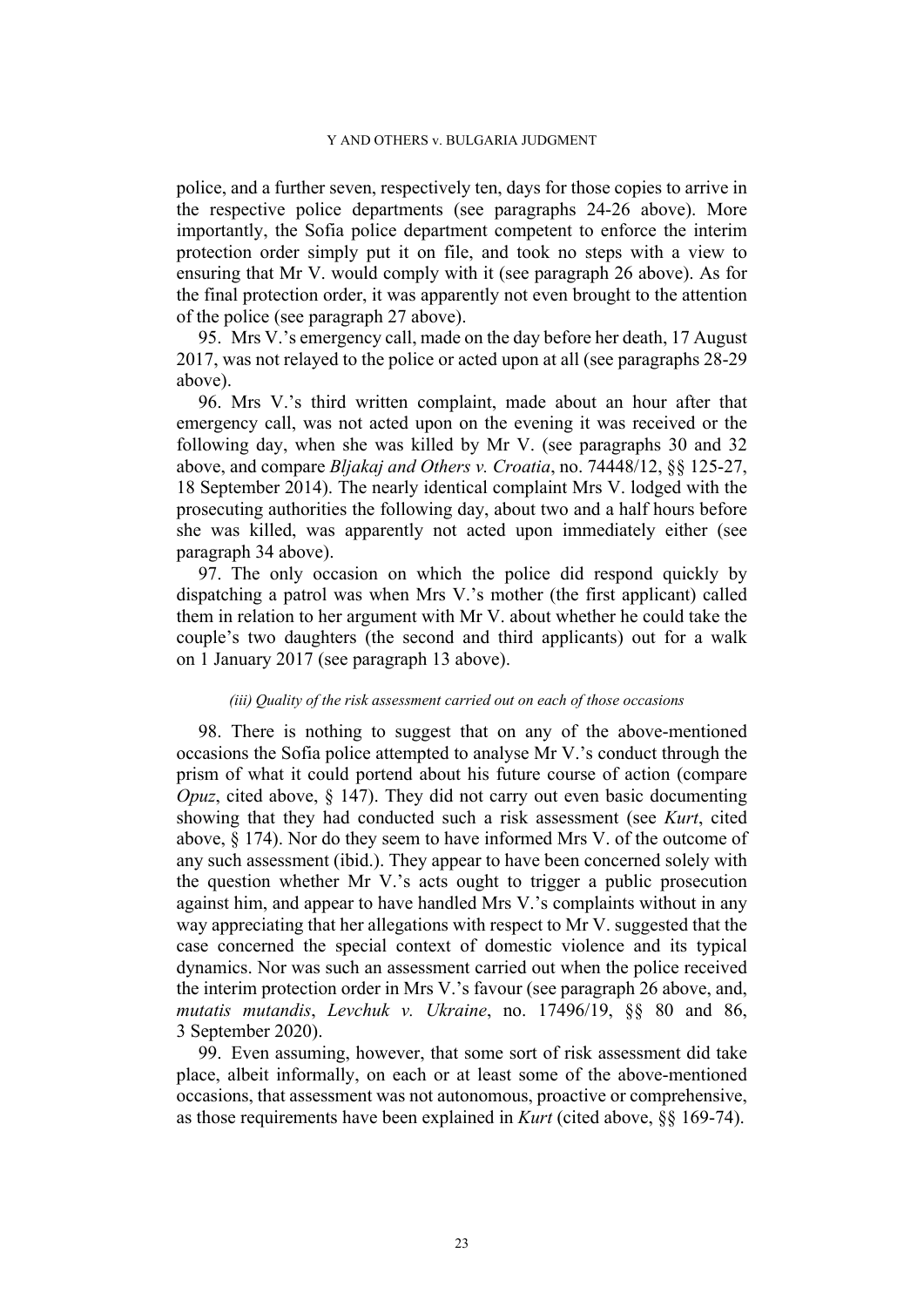100. Perhaps most importantly, the ensuing internal investigation found no contemporaneous evidence that following Mrs V.'s complaint on 14 November 2016 in which she mentioned that Mr V. had a handgun the Sofia police had checked whether he had been granted any firearms licences or – in the light the firearms licensing system operating in Bulgaria (see paragraph [60](#page-14-0) above) – any companies associated with him had been granted such licences (see paragraph [12](#page-4-1) above, and contrast *Kurt*, cited above, § 197). Nor did the police take any other steps to check whether he had a handgun, as specifically asserted by Mrs V. (see paragraph [9](#page-3-0) above, and compare *Kontrová v. Slovakia*, no. 7510/04, § 53 *in fine*, 31 May 2007), and which subsequently turned out to be the case. Nor did they take any steps in that respect when they received the interim protection order against Mr V. in February 2017, even though according to their own operational guidance (see paragraphs [26](#page-7-0) and [58](#page-14-1) (a) above) this should have been done.

101. The ensuing internal investigation also noted that the police had not paid any attention to the death threats reported by Mrs V. on 14 November 2016 (see paragraph [12](#page-4-1) above), whereas those, combined with the tyreslashing incident, could have been seen as a clear red flag heralding future risk to her from the actions of Mr V. In the context of domestic violence, death threats should always be taken seriously and assessed as to their credibility (see *Kurt*, cited above, § 200).

102. The ensuing internal investigation furthermore noted that the police officer in charge of handling Mrs V.'s complaint of 13 February 2017 had not sought to obtain any further information apart from that contained in the written depositions of Mrs V. and her friend (see paragraph [19](#page-6-2) above, and compare *Tkhelidze v. Georgia*, no. 33056/17, § 54, 8 July 2021).

103. None of those omissions was remedied by the prosecuting authorities. They appear to have taken their two successive decisions not to open criminal proceedings against Mr V. solely on the basis of the written reports by the police (see paragraphs [11](#page-4-3) and [18](#page-5-2) above, and contrast *Kurt*, cited above, § 201). Moreover, although the two decisions were taken by the same prosecutor's office a mere six days apart from each other, it does not appear that the prosecutors in charge of each of the two cases sought somehow to coordinate their work. In particular, there is nothing to indicate that they attempted to analyse whether the relatively rapid succession of incidents involving threatening behaviour by Mr V. towards Mrs V. suggested that she might be at risk from his future conduct – even though in his proposal to the prosecuting authorities that no charges be brought against Mr V. the police officer in charge of the second case did refer to the tyre-slashing incident under investigation in the first case (see paragraph [18](#page-5-2) above).

104. As regards more specifically the emergency call on 17 August 2017, it is unclear why the call handler who took it assumed that no immediate response was necessary simply because Mr V. had apparently left the scene (see paragraph [28](#page-7-3) above).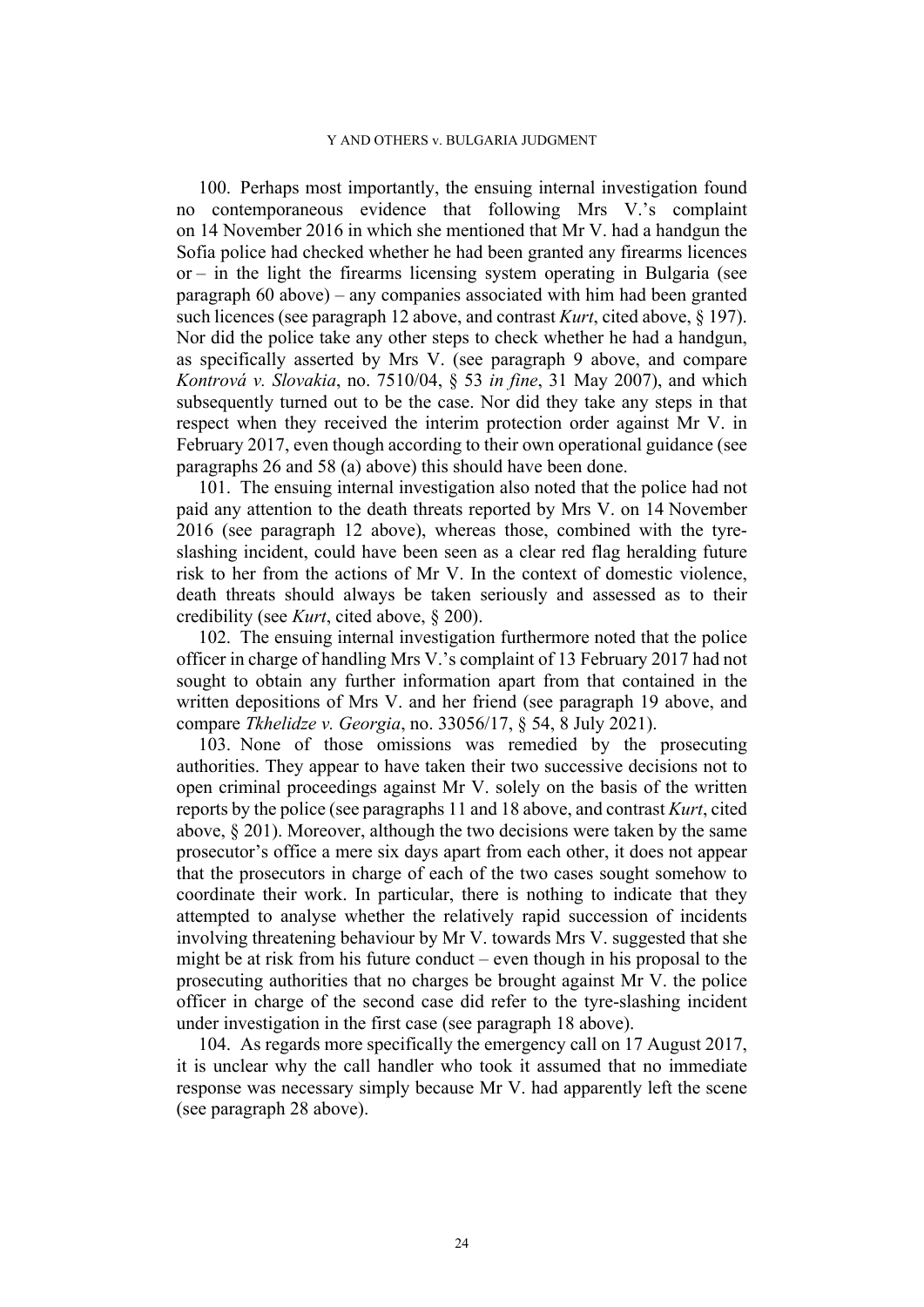### *(iv) Whether the authorities knew or ought to have known that there was a real and immediate risk to the life of Ms. V.*

105. Had the authorities carried out a proper risk assessment, in particular on 17 August 2017, it is likely they would have appreciated – based on the information available to them at that time – that Mr V., who was alleged to have access to a handgun and had been repeatedly displaying the signs of an angry, violent and obsessive attitude towards Mrs V., could pose a real and immediate risk to her life, as those notions are to be understood in the context of domestic violence (see *Kurt*, cited above, §§ 175-76, and compare *Tkhelidze*, cited above, § 53). After all, in February 2017 the Sofia District Court had found Mrs V.'s allegations about the incident on 13 February 2017 sufficiently credible to issue an interim protection order in her favour the day after she brought the protection-order proceedings (see paragraphs [20-](#page-6-3)[21](#page-6-0)  above). Although that court did not explain the basis for its decision, it is significant that under Bulgarian law such an order may only be issued if indications exist of a direct and immediate risk to the victim's life or health (see paragraph [50](#page-12-0) above). Perhaps more importantly, on 17 August 2017 Mrs V. credibly complained, by way of both a call to the national emergency number and of a written complaint lodged with the local police department, that Mr V. had breached the terms of the final protection order in her favour (see paragraphs [28](#page-7-3) and [30-](#page-8-1)[31](#page-8-4) above). The authorities thus ought to have appreciated the reality and immediacy of the risk to Mrs V.'s life. The fact that they did not appears to have been at least in part due to the lack of specific training of the relevant officers. It does not seem that the ones who took charge of Mrs V.'s complaints had been specifically trained on the dynamics of domestic violence, as required under the Court's case-law (see *Kurt*, cited above, § 172).

### *(v) Whether the authorities took preventive measures which were adequate in the circumstances*

106. The only operational measures taken to protect Mrs V. were the interim and final protection orders issued in her favour (see paragraphs [21-](#page-6-0)[23](#page-7-4)  above). But those orders then remained without any tangible effect. The former was not acted upon in any way by the police department in charge of enforcing it, and the latter was apparently not even brought to the attention of the police (see paragraphs [25-](#page-7-5)[27](#page-7-1) above).

<span id="page-26-0"></span>107. Had they properly assessed the risk to Mrs V.'s life, the Bulgarian authorities could, consistently with the powers they had, have taken various steps. They could, for instance have:

(a) attempted, by virtue of their powers under sections 153(6) and 213a(1) of the Firearms, Ammunitions, Explosives and Pyrotechnical Products Act 2010, to seize the handgun which Mr V. still possessed despite the expiry of the relevant firearms licence more than ten years previously, and charged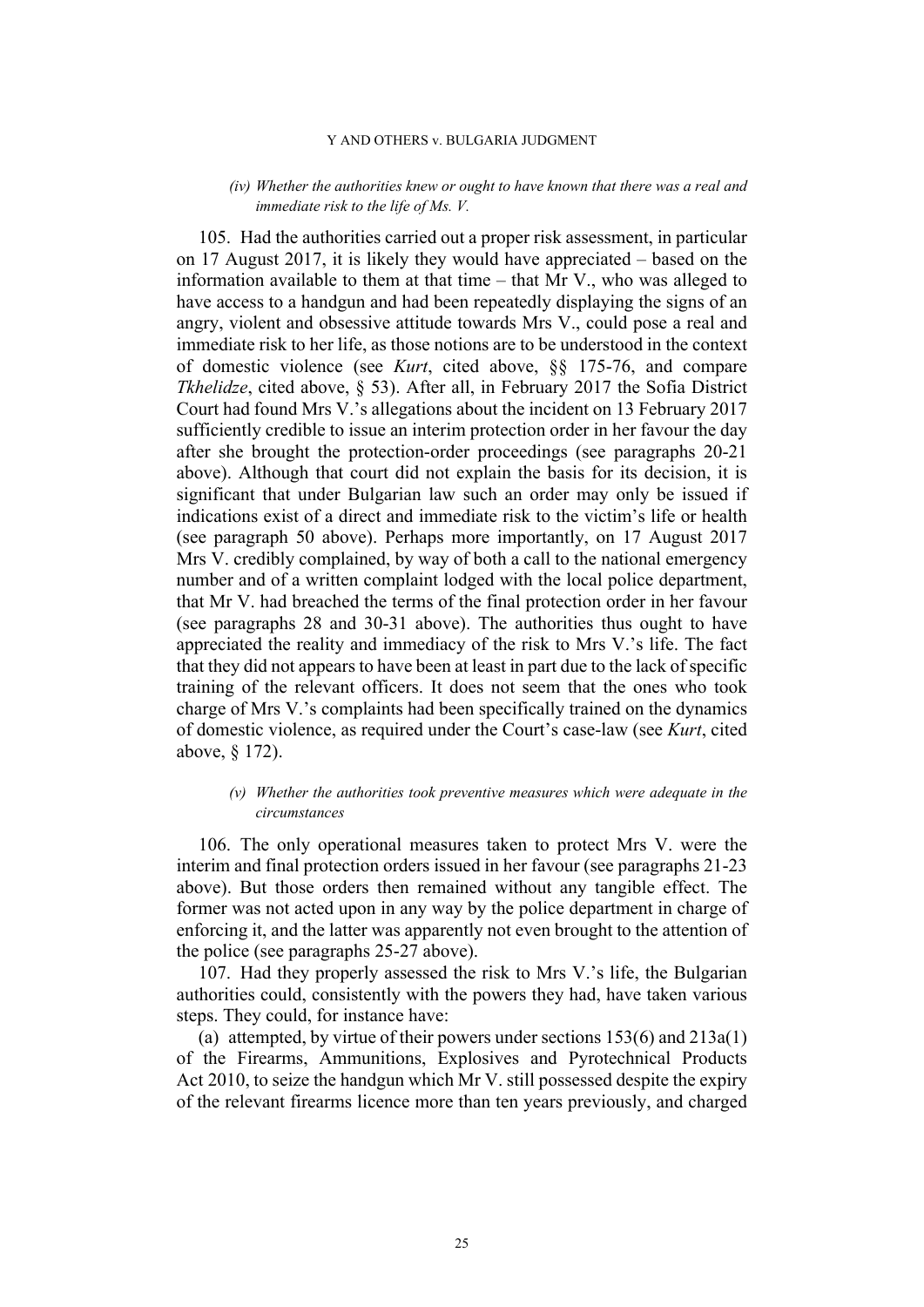him under Article 339 § 1 of the Criminal Code with the unlawful possession of a firearm (see paragraphs [38](#page-9-1) and [62](#page-15-3)[-63](#page-15-4) above, and compare *Opuz*, cited above, § 147, and *Kotilainen and Others v. Finland*, no. 62439/12, § 88, 17 September 2020). That step could have been taken as early as November 2016, when Mrs V. first alerted the police that Mr V. had a handgun (see paragraphs [9](#page-3-0) and [12](#page-4-1) above). It is at least plausible that if Mr V. had been deprived of that firearm, it would have been harder for him to inflict lethal injuries on Mrs V.:

(b) arrested Mr V. under section 21(3) of the Protection Against Domestic Violence Act 2005 for breaching the terms of the protection order against him and brought criminal charges against him in that regard under Article 296 § 1 of the Criminal Code (see paragraphs [33](#page-8-0), [51](#page-12-2), [53](#page-13-0) and [55](#page-13-1) *in fine* above), which would have been a plausible course of action on 17 and 18 August 2017;

(c) placed Mrs V. under some form of police protection under section 4(2) of the 2005 Act, especially in the light of her complaints on 17 and 18 August 2017 (see paragraph [56](#page-13-2) above).

108. The Government did not specifically argue, or present evidence suggesting that in 2016-17 the Bulgarian authorities had refrained from taking any of those steps or any other measures out of concern to not infringe Mr V.'s rights under Articles 5, 6 or 8 of the Convention or under Article 1 of Protocol No. 1 (see *Kurt*, cited above, §§ 183-89), or owing to manpower or resource shortages. It should be noted in this connection that the ensuing internal investigation recommended that disciplinary action be taken against a number of officers for their failure to work diligently on Mrs V.'s case (see paragraph [43](#page-10-1) above).

109. In the circumstances of this case, it is not for the Court to say what measures or combination of measures should have been taken by the Bulgarian authorities to protect Mrs V. from the risk posed by Mr V. to her life. It suffices to note that, as outlined above, the authorities ought to have known at the latest on 17 August 2017, after Mrs V.´s emergency call and her ensuing complaint to the police, that this risk was real and immediate, and that they failed to take any measures at their disposal which, judged reasonably, might have been expected to avoid that risk. Nor is there any evidence that the authorities sought to somehow coordinate their actions in that respect. For instance, it does not appear that the Sofia district prosecutor's office attempted immediately to contact the Sofia police when it received the complaint which Mrs V. lodged with it the morning before she was killed (see paragraph [34](#page-9-0) above). A proper preventive response often requires coordination among multiple authorities (see *Kurt*, cited above, § 180).

110. In the light of the above conclusion – that the Bulgarian authorities had in their arsenal sufficient tools to take operational measures designed to counter the risk to Mrs V.'s life – it is superfluous to inquire whether the absence at the relevant time of provisions criminalising stalking, or of provisions making all threats uttered in the context of domestic violence an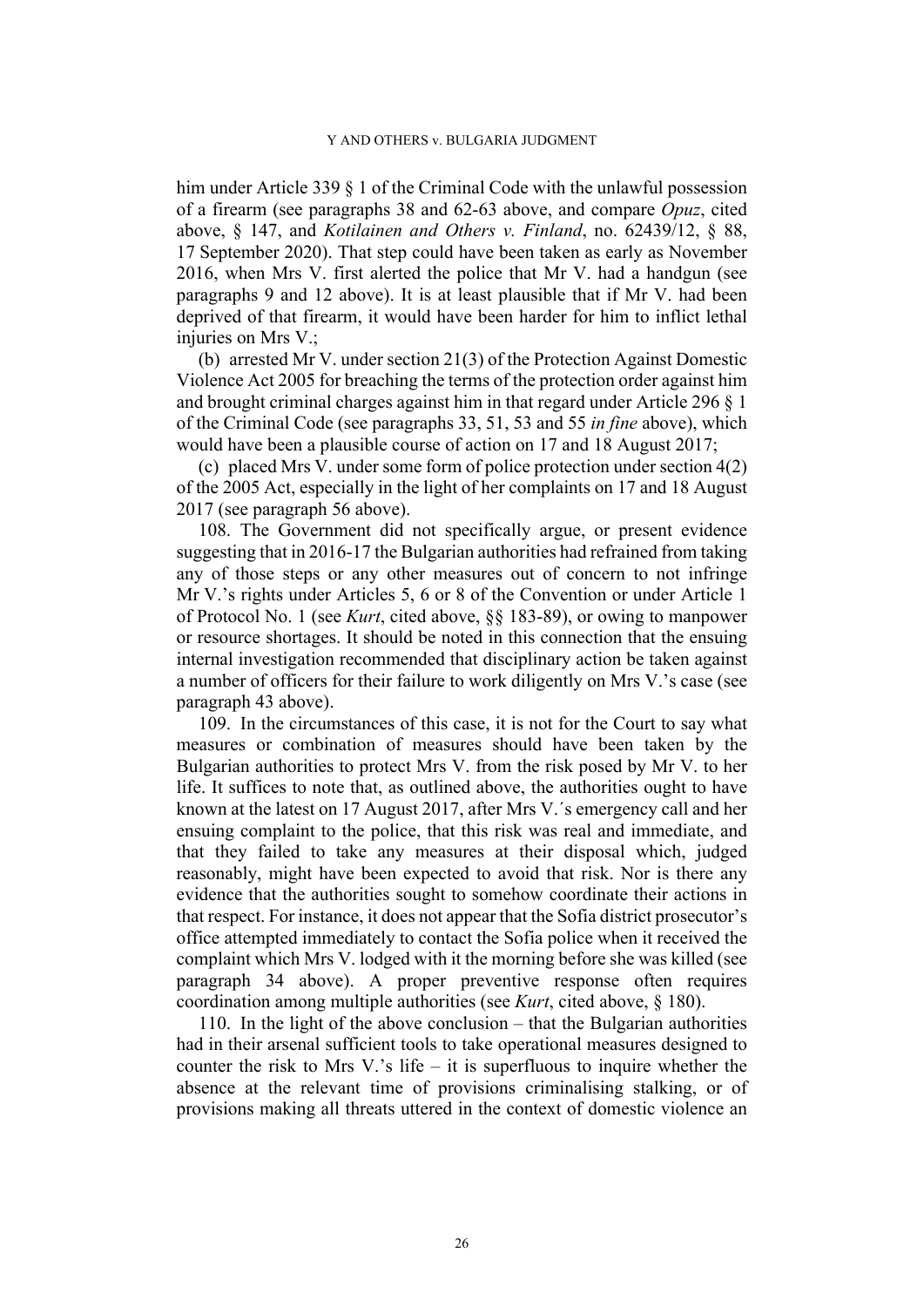aggravated and publicly prosecutable offence (see paragraphs [65](#page-15-1)[-69](#page-16-1) above, and compare *Bevacqua and S.*, § 82, and *Opuz*, § 145, both cited above), was also a factor in the authorities' failure to take such measures.

### *(vi) Conclusion*

<span id="page-28-0"></span>111. The above considerations lead to the conclusion that there has been a breach of Article 2 of the Convention.

# II. ALLEGED VIOLATION OF ARTICLE 14 OF THE CONVENTION

112. The applicants further complained under Article 14 of the Convention read in conjunction with Article 2 that the failure of the authorities to take effective measures with a view to averting the risk to Mrs V.'s life had not simply been an isolated occurrence, which could be explained by factors specific to her case, but had been due to her being a woman and to the authorities' general complacency towards violence against women.

113. Article 14 of the Convention provides:

"The enjoyment of the rights and freedoms set forth in [the] Convention shall be secured without discrimination on any ground such as sex, race, colour, language, religion, political or other opinion, national or social origin, association with a national minority, property, birth or other status."

### **A. The parties' submissions**

### *1. The applicants*

114. The applicants submitted that the authorities had not taken steps to protect Mrs V.'s life owing to their general failure to evaluate and tackle properly domestic violence in Bulgaria.

115. Bulgarian law did not sufficiently protect against such violence. The prosecuting authorities did not keep statistics on such offences, or on the number of times the police had informed the prosecuting authorities about failures to comply with a protection order. The annual programme for preventing domestic violence for 2017 had only been adopted in early 2018. In 2018 the Constitutional Court had given a decision preventing the ratification of the Istanbul Convention. The 2019 amendments to the Criminal Code had been insufficient, in particular as regards preventive measures, and also because they had criminalised domestic violence only if it was systematic. The way in which those amendments had been debated by the legislature suggested that they were merely a façade. Several recent statements by international observers (see paragraphs [75-](#page-17-0)[77](#page-19-0) above) and the absence of proper law-enforcement statistics showed that gender-based violence and the manner in which the police and the judiciary responded to it remained a problem.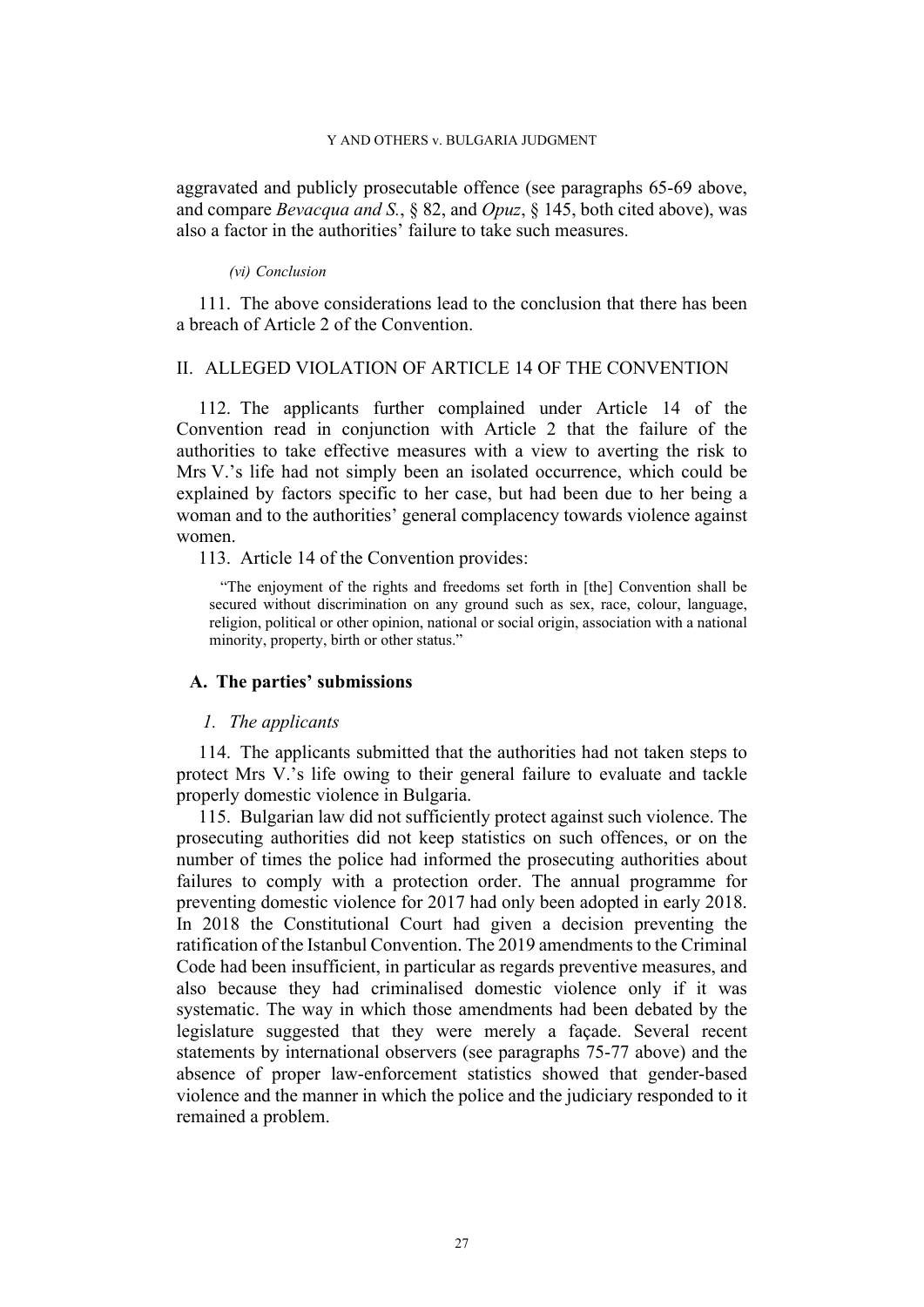116. This had also been demonstrated by the failure of the court which had convicted Mr V. to take into account the domestic violence in which he had engaged, his threats against Mrs V., and his having breached the terms of the protection order, and more generally the failure to obtain evidence about the discriminatory motives for his conduct and to explore sufficiently that aspect of the case. The characterisation of Mr V.'s earlier threats as a privately prosecutable offence rather than as publicly prosecutable death threats was further evidence of the authorities' complacence towards the abuse of wives by their husbands. The prison regime fixed for Mr V. by the Supreme Court of Cassation also showed that the courts did not see domestic violence as particularly dangerous. So did the earlier inaction of the authorities in the face of Mrs V.'s complaints, which revealed their insufficient commitment to combat domestic violence and their discriminatory attitude towards its victims.

### *2. The Government*

117. The Government invited the Court to not deal with the complaint.

118. They alternatively submitted that the facts did not disclose any discrimination based on gender. They maintained, with reference in particular to several recent initiatives and projects, that the authorities had made serious efforts to enhance the mechanisms for preventing, investigating, prosecuting and punishing gender-based violence and for supporting its victims. The rules in place before Mrs V.'s murder had also been adequate in that respect. Keeping proper statistics on such violence was admittedly an issue, but this was a problem in other countries as well, and involved considerable challenges. The statistical data produced by the applicants were questionable, and did not show that men in relevantly similar situations were being treated more favourably, or that the laws protecting women from violence were not being properly applied. There were also reasons to suspect that domestic violence against men was underestimated in Bulgaria.

119. The situation at hand was a far cry from that in the cases against Turkey, Lithuania, the Republic of Moldova and Italy in which the Court had found a culture of impunity and official tolerance of violence against women. Even if traces of such a culture did still exist in Bulgaria, it concerned marginalised social groups rather than the one to which Mrs V., a well-educated and independent woman, had belonged. The refusals to open criminal proceedings in response to her complaints about the earlier incidents did not disclose a discriminatory attitude. It was also noteworthy that Mr V. had not attempted to approach her between the issuing of the interim and then the final protection orders against him and the incident on 17 August 2017. The shortcomings recorded by the ensuing internal investigation had not been on a scale suggesting official tolerance enabling Mr V.'s act. The authorities had also subsequently punished him in a fitting manner.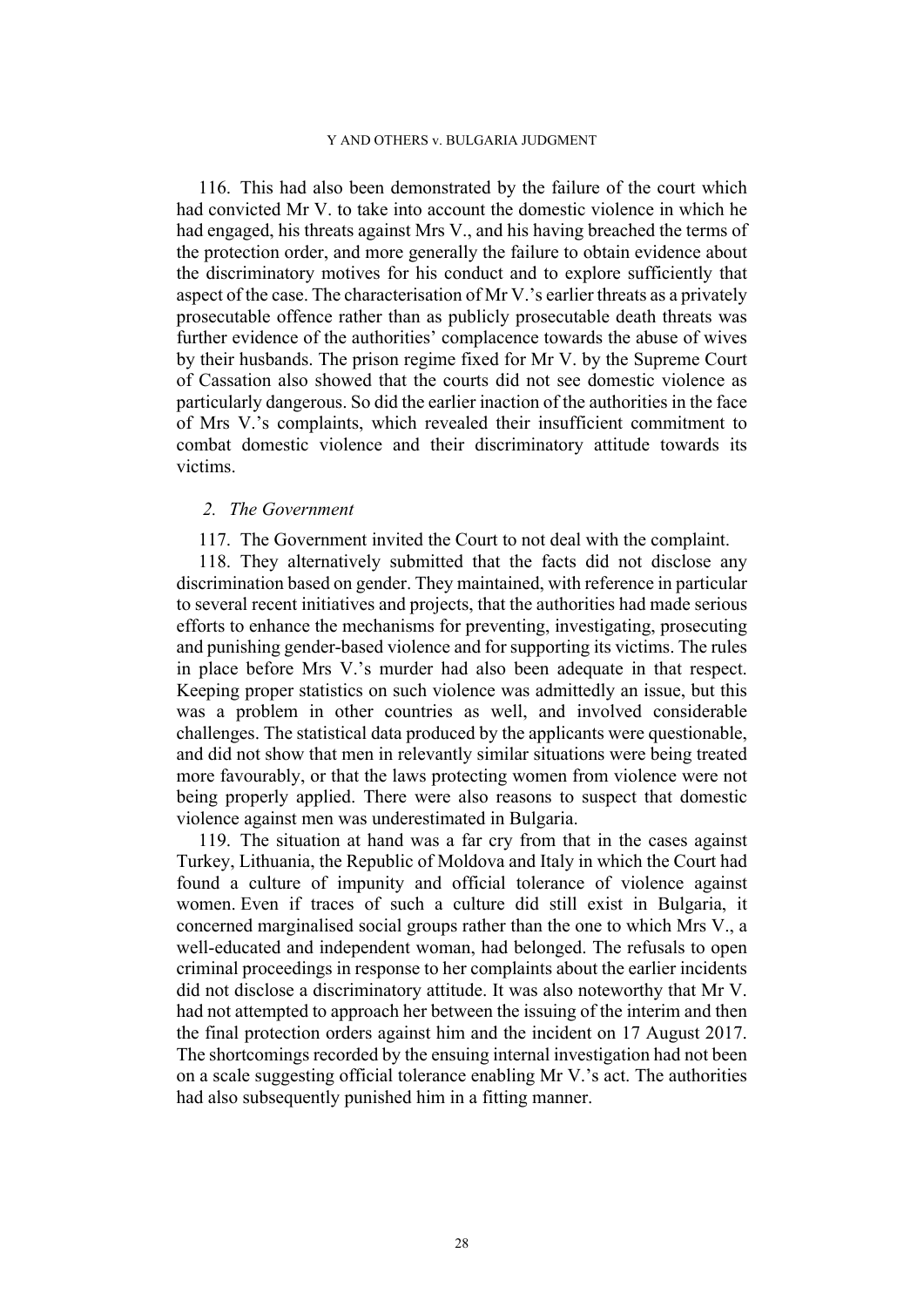### **B. The Court's assessment**

### *1. Whether a separate examination of the complaint is necessary*

120. This complaint and the one under Article 2 of the Convention taken alone are distinct. It is true that each at its core has to do with the alleged failure of the authorities to take sufficient measures to protect Mrs V.'s life. But the present complaint is based on a broader allegation: that this failure was not an isolated occurrence but was due to the general complacency of the Bulgarian authorities in such cases. It is hence not absorbed by the complaint under Article 2 taken alone, and has to be examined separately (see, for a similar approach, *Opuz*, cited above, §§ 183-202; *Talpis*, cited above, §§ 140- 49; and *Munteanu v. the Republic of Moldova*, no. 34168/11, §§ 76 and 80- 83, 26 May 2020).

#### *2. Admissibility*

121. The complaint is not manifestly ill-founded or inadmissible on any other grounds. It must therefore be declared admissible.

### *3. Merits*

## **(a) General principles**

<span id="page-30-0"></span>122. The relevant principles, first articulated in *Opuz* (cited above, §§ 184-91), have been comprehensively set out in *Volodina v. Russia* (no. 41261/17, §§ 109-14, 9 July 2019). They can be summarised as follows:

(a) A difference in the treatment of persons in analogous or relevantly similar situations is discriminatory if it has no objective and reasonable justification;

(b) A general policy which has disproportionately prejudicial effects on a given group may be discriminatory even if it is not specifically aimed at that group and there is no discriminatory intent. Discrimination may also result from a *de facto* situation;

(c) Violence against women, including domestic violence, is a form of discrimination against women. The State's failure to protect women from such violence, irrespective of whether it is intentional, breaches their right to equal protection of the law;

(d) A difference in treatment aimed at ensuring substantive equality between the sexes may be justified and even required;

(e) Once the applicant has shown a difference in treatment, it is for the respondent State to show that that difference was justified. If it is established that domestic violence affects women disproportionately, the burden shifts on to that State to show what remedial measures which it has taken to redress the disadvantage associated with sex;

(f) The kinds of prima facie evidence which can shift the burden of proof on to the respondent State in such cases are not predetermined and can vary.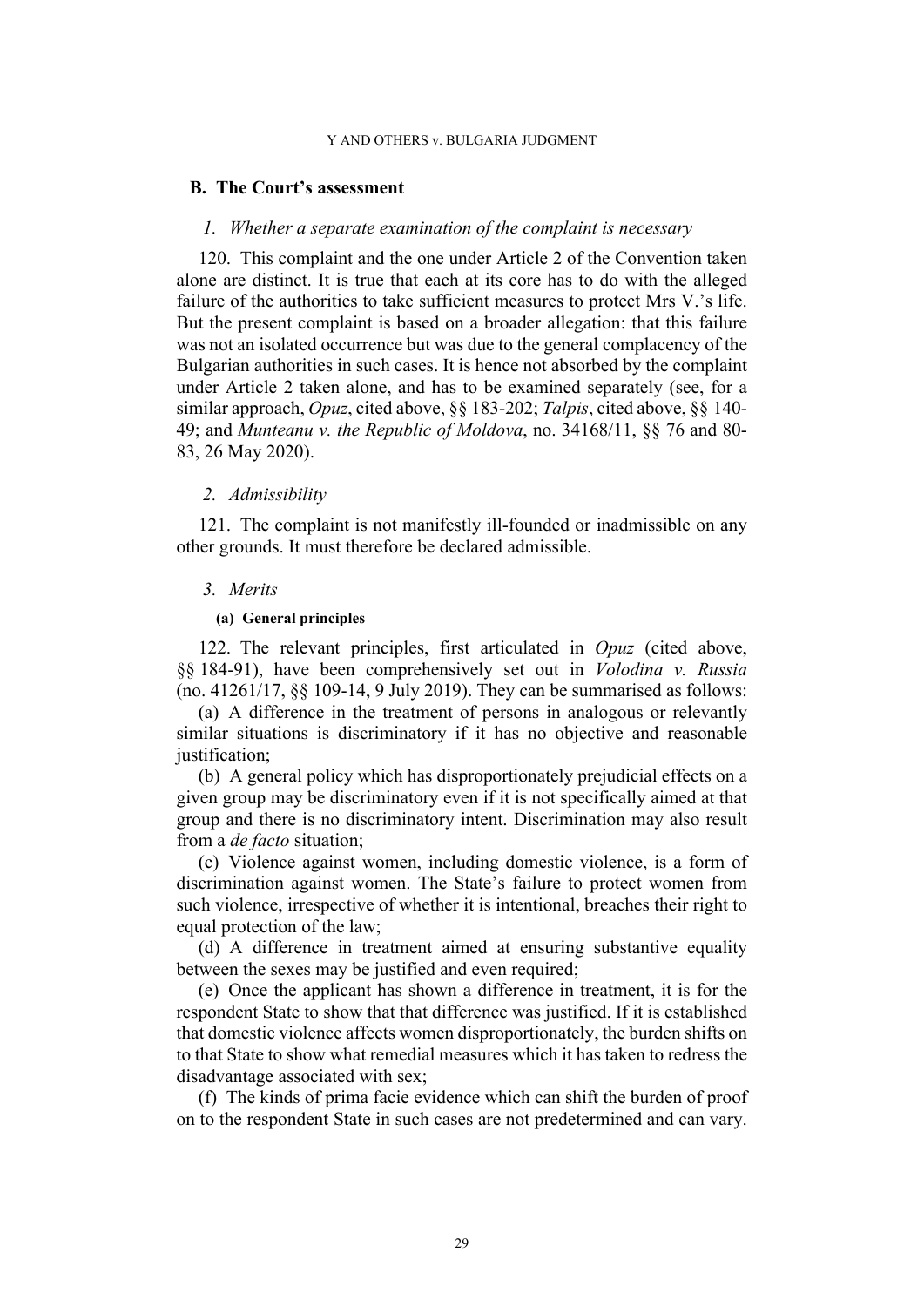Such evidence may come from reports by non-governmental organisations or international observers such as the CEDAW, or from statistical data from the authorities or academic institutions which show that (i) domestic violence affects mainly women, and that (ii) the general attitude of the authorities – manifested in, for example, the way in which the women are treated in police stations when they report domestic violence, or in judicial passivity in providing effective protection to women who are victims of it – has created a climate conducive to such violence; and

(g) If a large-scale structural bias is shown to exist, the applicant does not need to show that the victim was also a target of individual prejudice. If, by contrast, there is insufficient evidence of the discriminatory nature of the legislation or the official practices, or of their discriminatory effects, proven bias by officials dealing with the victim's case will be required to establish a discrimination claim. In the absence of such proof, the fact that not all sanctions or measures ordered or recommended in the victim's individual case have been complied with does not in itself disclose an appearance of discriminatory intent on the basis of sex.

### **(b) Application of those principles**

123. It follows from the above principles that the first point for decision in relation to this complaint is whether in this case there is prima facie evidence of the type outlined in paragraph [122](#page-30-0) (f) above.

124. It is hardly in doubt that domestic violence in Bulgaria affects predominantly women; this is so in all member States of the Council of Europe (see *Opuz*, § 132, and *Volodina*, § 71, both cited above). However, no evidence has been presented to suggest that the Bulgarian authorities seek to dissuade women who fall victim to such violence from complaining about it, or that the courts systematically delay the issuing of protection orders (contrast *Opuz*, cited above, §§ 195-96).

125. It is true that those authorities do not collect and keep comprehensive statistics about the manner in which the law-enforcement authorities handle domestic-violence cases (see paragraph [52](#page-12-3) above). This is a serious omission, in relation to which the CEDAW, the United Nations Special Rapporteur on violence against women and the Commissioner for Human Rights of the Council of Europe have all expressed concern and formulated recommendations (see paragraphs [75-](#page-17-0)[77](#page-19-0) above).

126. In view of the lack of proper official statistics, the applicants cannot be expected to come up with such data themselves. They did nonetheless attempt to back their assertion with statistical data, but the statistics which they presented are not in themselves sufficient to corroborate their assertion. It is unclear how the data on the number of cases and prosecutions under Article 296 § 1 of the Bulgarian Criminal Code for Sofia and its region in 2017-19 (see paragraph [54](#page-13-3) above) can establish the point. Moreover, that data only covers two regions in the country. Nor can an inference of general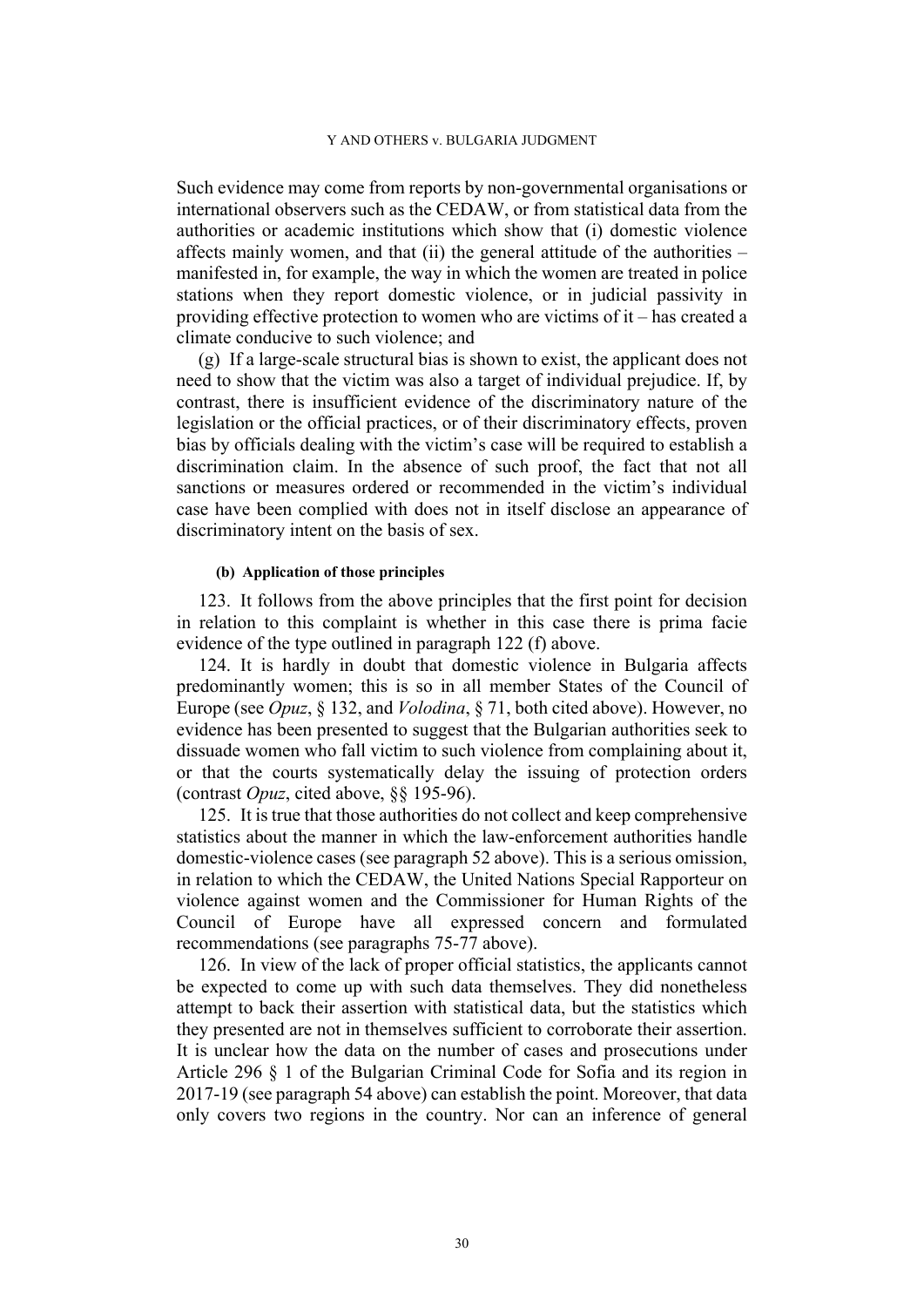passivity by the authorities be drawn from the data about the number of protection orders which the courts had sent to the police for enforcement in 2017-20 (see paragraph [52](#page-12-3) above). Incomplete statistics cannot serve as a proper basis for the sweeping conclusion contended for by the applicants (compare *A. v. Croatia*, no. 55164/08, § 103, 14 October 2010).

127. In the absence of comprehensive statistics, it was however open to the applicants to attempt to substantiate their assertion that the Bulgarian authorities have remained generally complacent in such cases with other kinds of prima facie evidence. Such evidence can come in various forms (see paragraph [122](#page-30-0) (f) above). However, although sensitive to the difficulties which can be encountered in such an endeavour, the Court is not persuaded that the evidence to which the applicants pointed is sufficient in that respect.

128. The three international reports on which they relied did urge the Bulgarian authorities to combat any discrimination against women in law enforcement and the judiciary, and expressed concern in that respect. But those reports did not in terms state that the police or other authorities were consistently downplaying or unwilling to deal with such cases, or cite concrete field data on the point (see paragraphs [75](#page-17-0)[-77](#page-19-0) above, compare *A. v. Croatia*, § 97, and contrast *Opuz*, §§ 94-97 and 99-104, both cited above). Such reports can carry evidentiary weight in proceedings before the Court only to the extent that they contain specific information about the primary facts under examination, or contextual facts which can serve as a basis for inferences about those primary facts (see *Merabishvili v. Georgia* [GC], no. 72508/13, § 317, 28 November 2017).

129. Nor can it be said that – in contrast with the position in, for instance, Russia – at the relevant time Bulgarian law wholly failed to address the problem of domestic violence (contrast *Volodina*, cited above, §§ 128 and 132), or that, overall, it placed undue obstacles in the way of women who wished to complain of such violence (contrast *M.G. v. Turkey*, no. 646/10, § 117, 22 March 2016). As noted in paragraph [107](#page-26-0) above, in the present case that law gave the authorities sufficient tools to take measures to protect Mrs V. It is not for the Court to examine here whether the amendments to Bulgaria's criminal legislation introduced about a year and a half after the events in issue in this case were phrased in a way which failed to provide sufficient protection to victims of domestic violence. According to the Court's case-law, in proceedings originating in an individual application its task is not to review domestic law in the abstract but to determine whether the way in which that law was applied to the applicant gave rise to a breach of the Convention (see, among many other authorities, *Golder v. the United Kingdom*, 21 February 1975, § 39 *in fine*, Series A no. 18; *Von Hannover v. Germany (no. 2)* [GC], nos. 40660/08 and 60641/08, § 116, ECHR 2012; and *Perinçek v. Switzerland* [GC], no. 27510/08, § 136, ECHR 2015 (extracts)).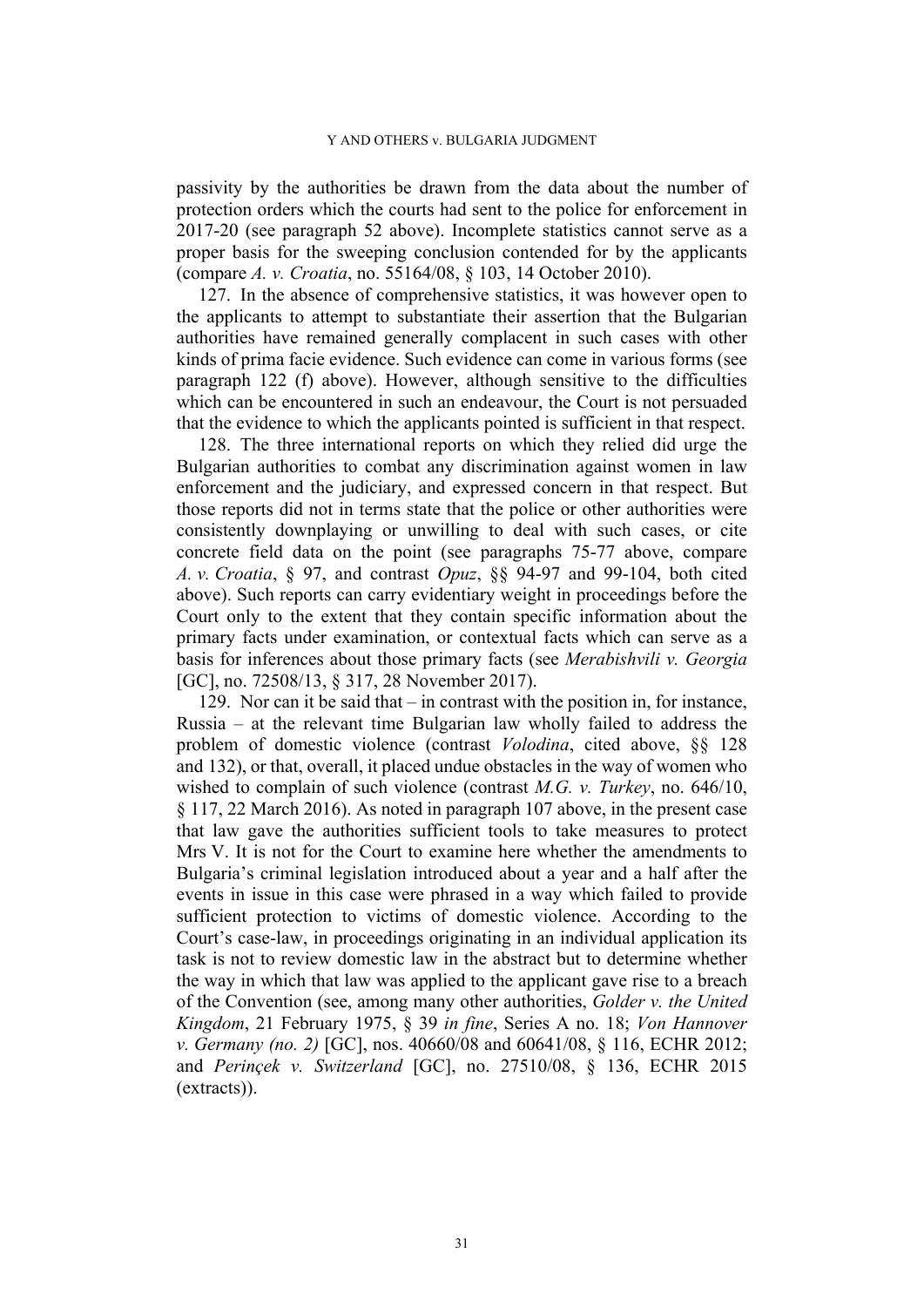130. As for the non-ratification of the Istanbul Convention, the Court is mindful of that Convention's importance for raising the standard in the field of protection of women from domestic violence and thus also for the realisation of *de iure* and *de facto* equality between women and men. The refusal to ratify the Istanbul Convention could thus be seen as lack of sufficient regard for the need to provide women with effective protection against domestic violence. The Court is however not prepared in this case to draw conclusions from Bulgaria's refusal to ratify that Convention in 2018. Firstly, that refusal took place about seven months after Mrs V.'s killing (see paragraph [71](#page-16-2) above). Secondly, the refusal – as can be seen from the reasons for the July 2018 judgment of the Bulgarian Constitutional Court which dealt with the question whether that Convention was compatible with the Bulgarian Constitution (see paragraph [73](#page-16-3) above) – was based on considerations which the Court finds unrelated to a reluctance to provide women with proper legal protection against domestic violence. It is in any event not for the Court, whose sole task under Article 19 of the Convention is to "ensure the observance of the engagements undertaken by the High Contracting Parties in the Convention and the Protocols thereto", and whose jurisdiction only extends, by Article 32 § 1, to "matters concerning the interpretation and application of the Convention and the Protocols thereto", to pronounce, directly or indirectly, on whether a Contracting State should ratify an international treaty, which is an eminently political decision (see paragraph [74](#page-17-1) above, and compare, *mutatis mutandis*, *Perinçek*, cited above, §§ 101-02).

131. In the light of the foregoing, the Court is not persuaded that the applicants have succeeded in making a prima facie case of a general and discriminatory passivity on the part of the Bulgarian authorities with respect to domestic violence directed against women.

132. It must hence be ascertained whether there is any proof of anti-female bias by the State officials dealing specifically with Mrs V.'s case (see paragraph [122](#page-30-0) (g) above).

133. There is no evidence that any of the police officers or other officials involved in handling Mrs V.'s complaints in relation to Mr V. attempted to dissuade her from pursuing remedies or from seeking protection against him, or that they otherwise sought to hamper her efforts in that respect or downplay the seriousness of the threat from Mr V. (compare *A. v. Croatia*, cited above, § 97, and contrast *Eremia v. the Republic of Moldova*, no. 3564/11, § 87, 28 May 2013, and *Munteanu*, cited above, § 81), or that they suggested that Mrs V. was herself at fault for the situation she was in (contrast *Bălşan v. Romania*, no. 49645/09, § 81, 23 May 2017, and *Munteanu*, cited above, § 81 *in fine*). On the contrary, the Sofia District Court took just one day to issue the interim protection order which Mrs V. was seeking, and then issued the final protection order against Mr V. in less than four months (see paragraphs [20-](#page-6-3)[22](#page-6-1) above). It is true that the Sofia police remained passive in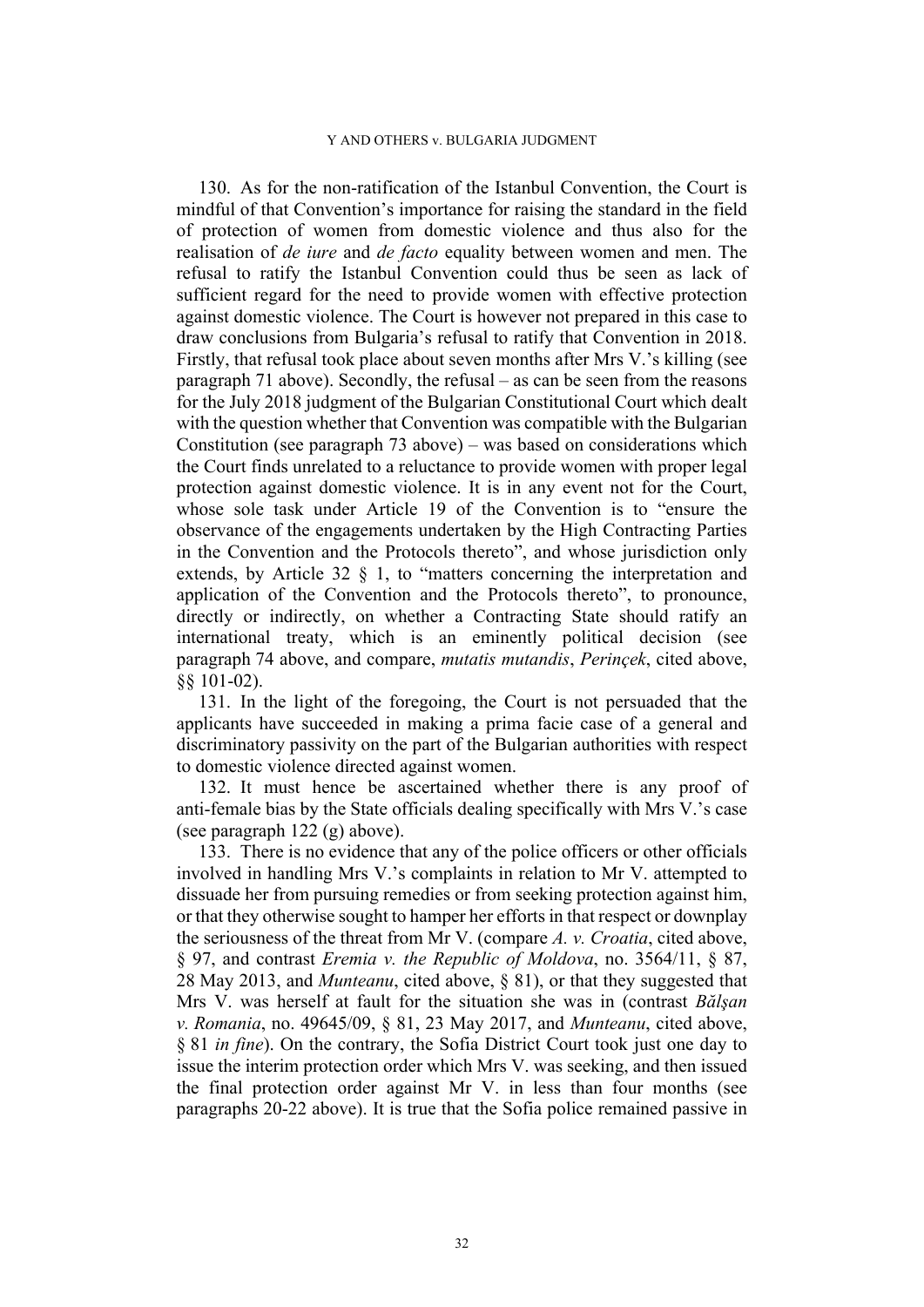the face of Mrs V.'s repeated complaints about Mr V.'s threatening conduct, and in response to the interim protection order which they received. But that passivity, although reprehensible and in breach of Article 2 of the Convention (see paragraphs [91](#page-23-0)[-111](#page-28-0) above), cannot in itself be seen as disclosing a discriminatory attitude on the part of the authorities (see paragraph [122](#page-30-0) (g) above).

134. Nor can it be said that the judicial response to Mrs V.'s killing demonstrated a lenient attitude towards domestic violence. It is true that no charges were brought against Mr V. with respect to his having breached the terms of the protection order in Mrs V.'s favour. He was, however, tried for aggravated murder and the unlawful possession of a firearm (see paragraph [37](#page-9-2) above), and the Bulgarian courts dealt with the case against him quite quickly, taking in total about a year and two months to complete it (see paragraphs [36](#page-9-3)[-41](#page-10-2) above). They gave him an effective prison sentence of thirteen years and four months, which can hardly be seen as unduly lenient (contrast, *mutatis mutandis*, *Nikolova and Velichkova v. Bulgaria*, no. 7888/03, § 63, 20 December 2007), and they took his conduct towards Mrs V. during the course of the months before her killing as an aggravating factor (see paragraphs [39-](#page-10-3)[40](#page-10-4) above). It is not for the Court to gainsay the weight which those courts ascribed to that factor in fixing Mr V.'s sentence. Nor is the Court prepared to draw any inferences from the decision of the Bulgarian Supreme Court of Cassation that Mr V. was to begin serving his sentence under a more lenient regime than that fixed by the lower courts (see paragraph [41](#page-10-2) above).

135. The fact that the police carried out an internal investigation after Mrs V.'s death and that disciplinary action was then taken against officers found to have neglected their duties in her case (see paragraphs [42](#page-10-0)[-43](#page-10-1) above) likewise tends to suggest that the Bulgarian authorities did not look upon the matter with indifference – although fuller information about the punishments imposed on the relevant police officers would have shed more light on that point.

136. The above considerations, taken as a whole, lead to the conclusion that in the circumstances of the present case there has been no breach of Article 14 of the Convention read in conjunction with Article 2.

# III. APPLICATION OF ARTICLE 41 OF THE CONVENTION

137. Article 41 of the Convention provides:

"If the Court finds that there has been a violation of the Convention or the Protocols thereto, and if the internal law of the High Contracting Party concerned allows only partial reparation to be made, the Court shall, if necessary, afford just satisfaction to the injured party."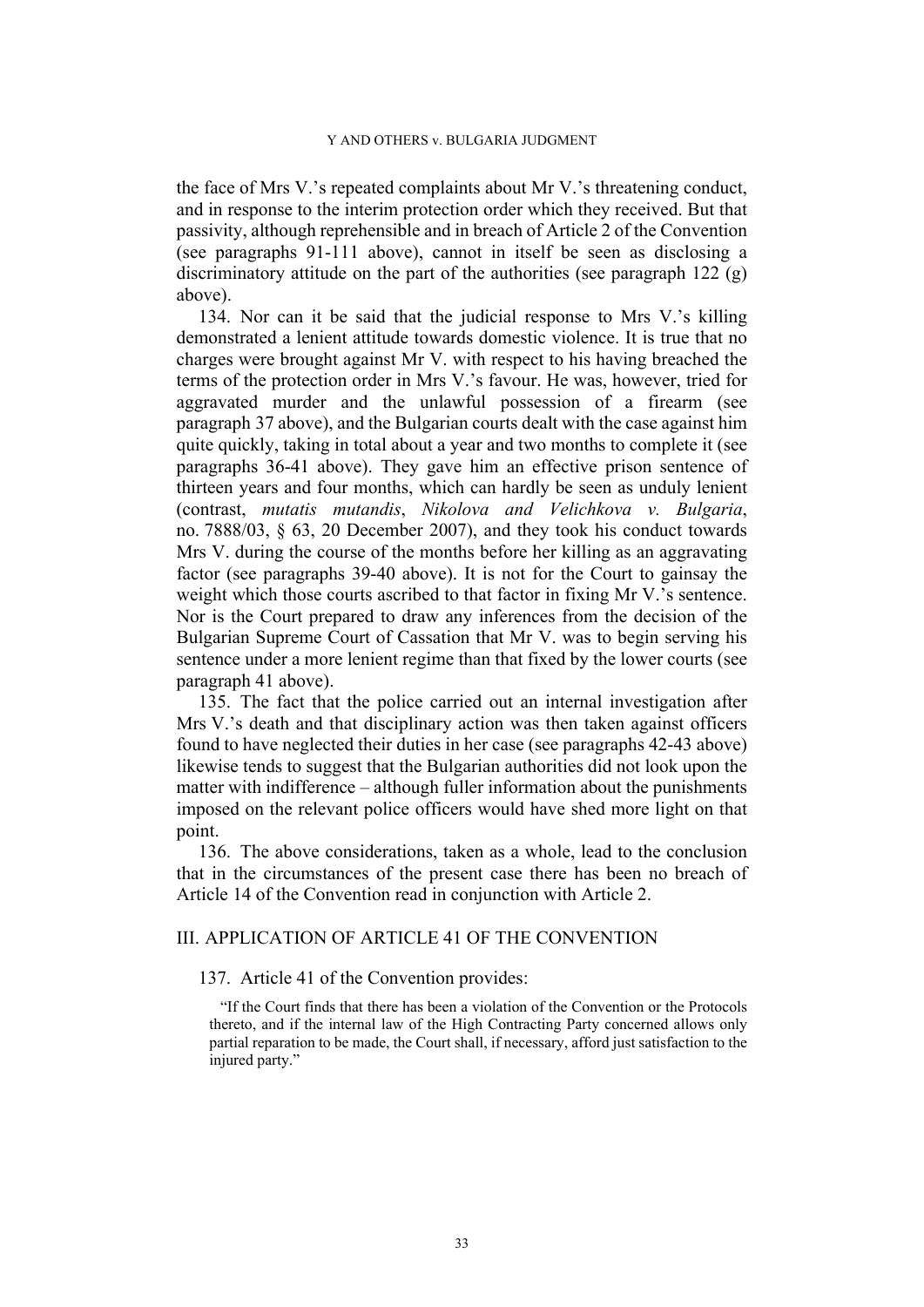### **A. Damage**

138. The applicants claimed 20,000 euros (EUR) each in respect of the non-pecuniary damage allegedly resulting from the breaches of Articles 2 and 14 of the Convention.

139. The Government stated that the claims were exorbitant, and invited the Court to make an award comparable to those in previous similar cases.

140. Having regard to the nature of the breach of Article 2 of the Convention and ruling on an equitable basis, as required under Article 41, the Court awards jointly to all three applicants EUR 24,000, plus any tax that may be chargeable, in respect of the anguish and frustration they must have suffered on account of the authorities' failure to discharge the obligation to protect the life of their daughter and mother, respectively.

# **B. Costs and expenses**

141. The applicants sought reimbursement of EUR 5,900 incurred in fees for fifty-nine hours of work by their lawyer on the proceedings before the Court, at EUR 100 per hour, as well as of 25.20 Bulgarian levs spent by their lawyer on postage. They asked that any award under this head be made payable to the Bulgarian Helsinki Committee, where their lawyer worked. In support of the claim, they submitted two fee agreements between them and that Committee (the latter superseding the former), a time-sheet and postal receipts

142. The Government contested the number of hours claimed as excessive. They went on to note that the postage paid in connection with the case had already been covered by the lawyer's fees charged to the applicants.

143. According to the Court's settled case-law, applicants are entitled to the reimbursement of their costs and expenses only in so far as it has been shown that these have been actually and necessarily incurred and are reasonable as to quantum.

144. In this case, it has not been argued that the rate charged by the applicants' lawyer for her work on the proceedings before the Court was excessive. It was the same as that charged and accepted as reasonable in two recent cases against Bulgaria (see *Budinova and Chaprazov v. Bulgaria*, no. 12567/13, §§ 104 and 108, 16 February 2021, and *Behar and Gutman v. Bulgaria*, no. 29335/13, §§ 115 and 120, 16 February 2021). It can thus be seen as reasonable. By contrast, in the light of the degree of difficulty of the issues thrown up by the case, the number of hours claimed appears somewhat excessive. The applicants are hence to be awarded EUR 4,500, plus any tax that may be chargeable to them, in respect of lawyers' fees.

145. As regards the postage paid in connection with the proceedings before the Court, it is in principle recoverable under Article 41 of the Convention (see *Handzhiyski v. Bulgaria*, no. 10783/14, § 74, 6 April 2021,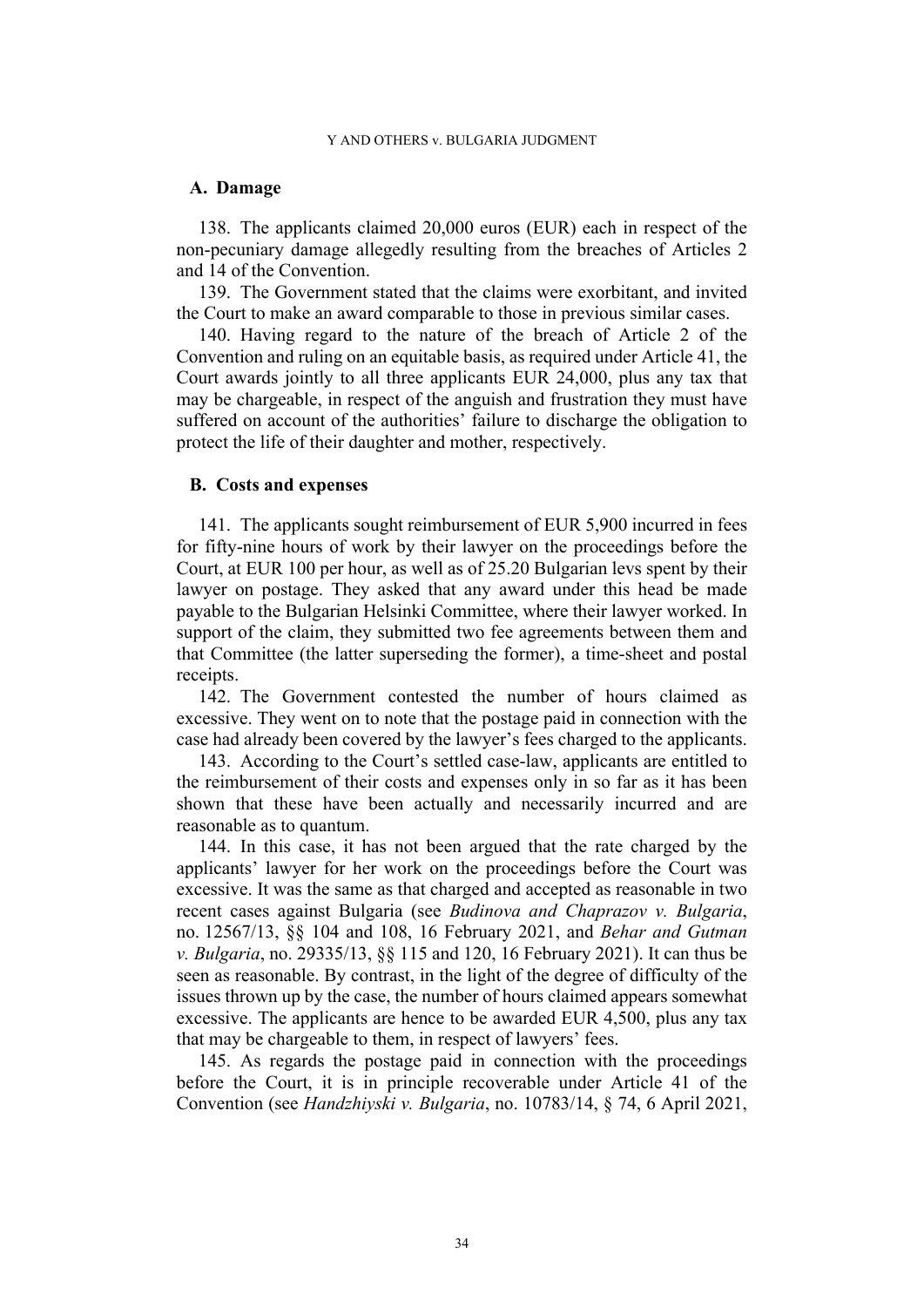with further references). Indeed, under the terms of the fee agreement between the applicants and the Bulgarian Helsinki Committee, they are liable to pay not only the fees for legal work on the case, but also to cover all postal expenses for corresponding with the Court. It follows that the claimed postage, which is equivalent to EUR 12.88, must be allowed in full. To this should be added any tax that may be chargeable to the applicants.

146. As requested by the applicants, both sums awarded under this head, which come to a total of EUR 4,512.88, plus any tax that may be chargeable to the applicants, are to be paid into the bank account of the Bulgarian Helsinki Committee, where their lawyer works.

# **C. Default interest**

147. The Court considers it appropriate that the default interest rate should be based on the marginal lending rate of the European Central Bank, to which should be added three percentage points.

# FOR THESE REASONS, THE COURT, UNANIMOUSLY,

- 1. *Declares* the application admissible;
- 2. *Holds* that there has been a violation of Article 2 of the Convention;
- 3. *Holds* that there has been no violation of Article 14 of the Convention read in conjunction with Article 2;
- 4. *Holds*
	- (a) that the respondent State is to pay jointly to the three applicants, within three months from the date on which the judgment becomes final in accordance with Article 44 § 2 of the Convention, the following amounts, to be converted into the currency of the respondent State at the rate applicable at the date of settlement:
		- (i) EUR 24,000 (twenty-four thousand euros), plus any tax that may be chargeable, in respect of non-pecuniary damage;
		- (ii) EUR 4,512.88 (four thousand five hundred and twelve euros eighty-eight cents), plus any tax that may be chargeable to the applicants, in respect of costs and expenses, to be paid into the bank account of the Bulgarian Helsinki Committee;
	- (b) that from the expiry of the above-mentioned three months until settlement simple interest shall be payable on the above amounts at a rate equal to the marginal lending rate of the European Central Bank during the default period plus three percentage points;
- 5. *Dismisses* the remainder of the applicants' claims for just satisfaction.